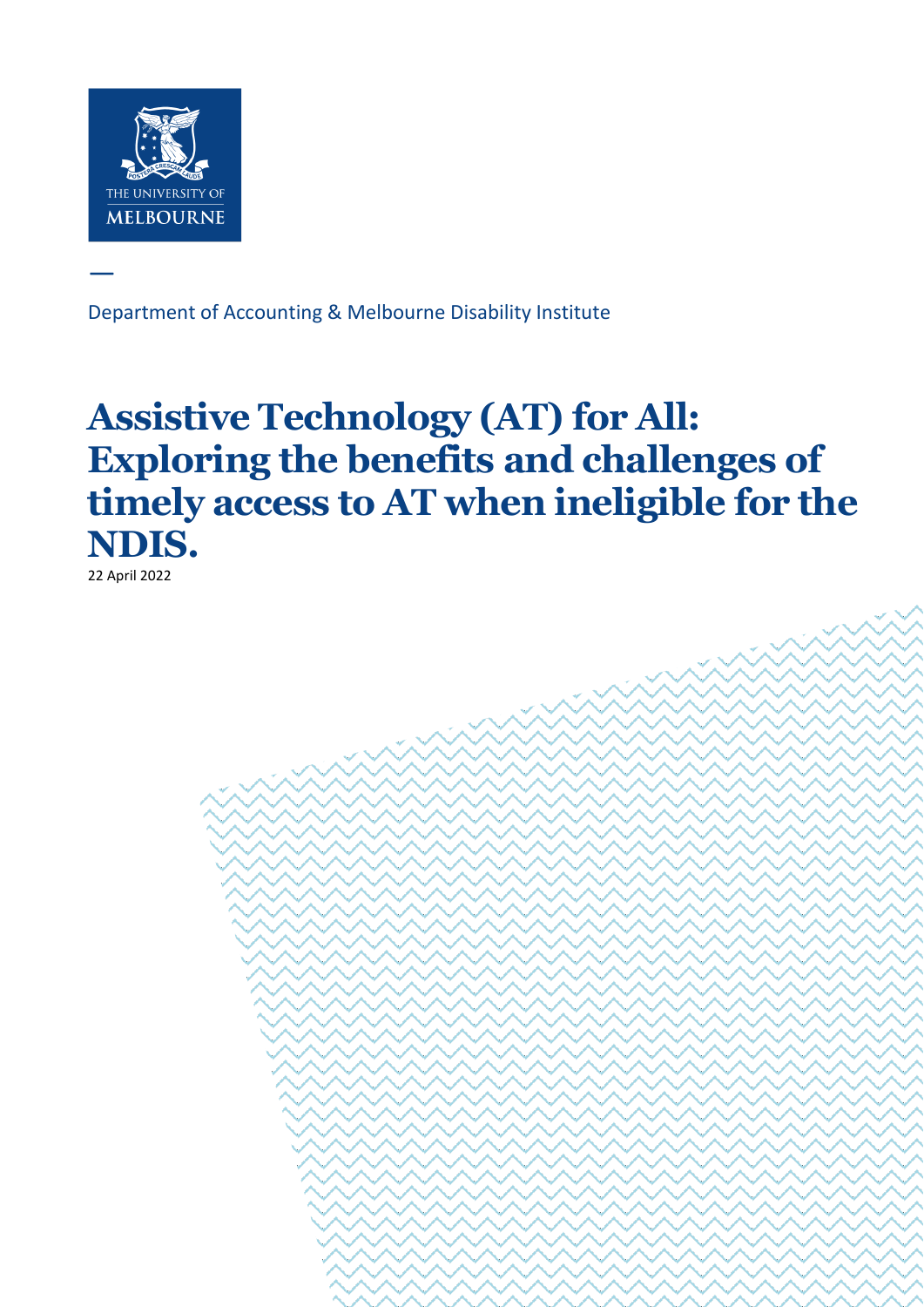**Michael Davern\*** Professor of Accounting & Business Information Systems Department of Accounting Faculty of Business & Economics The University of Melbourne

**Tom Frick** Industry Research Assistant

Department of Accounting Faculty of Business & Economics The University of Melbourne

\*Any correspondence relating to this report should be addressed to [mjdavern@unimelb.edu.au](mailto:mjdavern@unimelb.edu.au)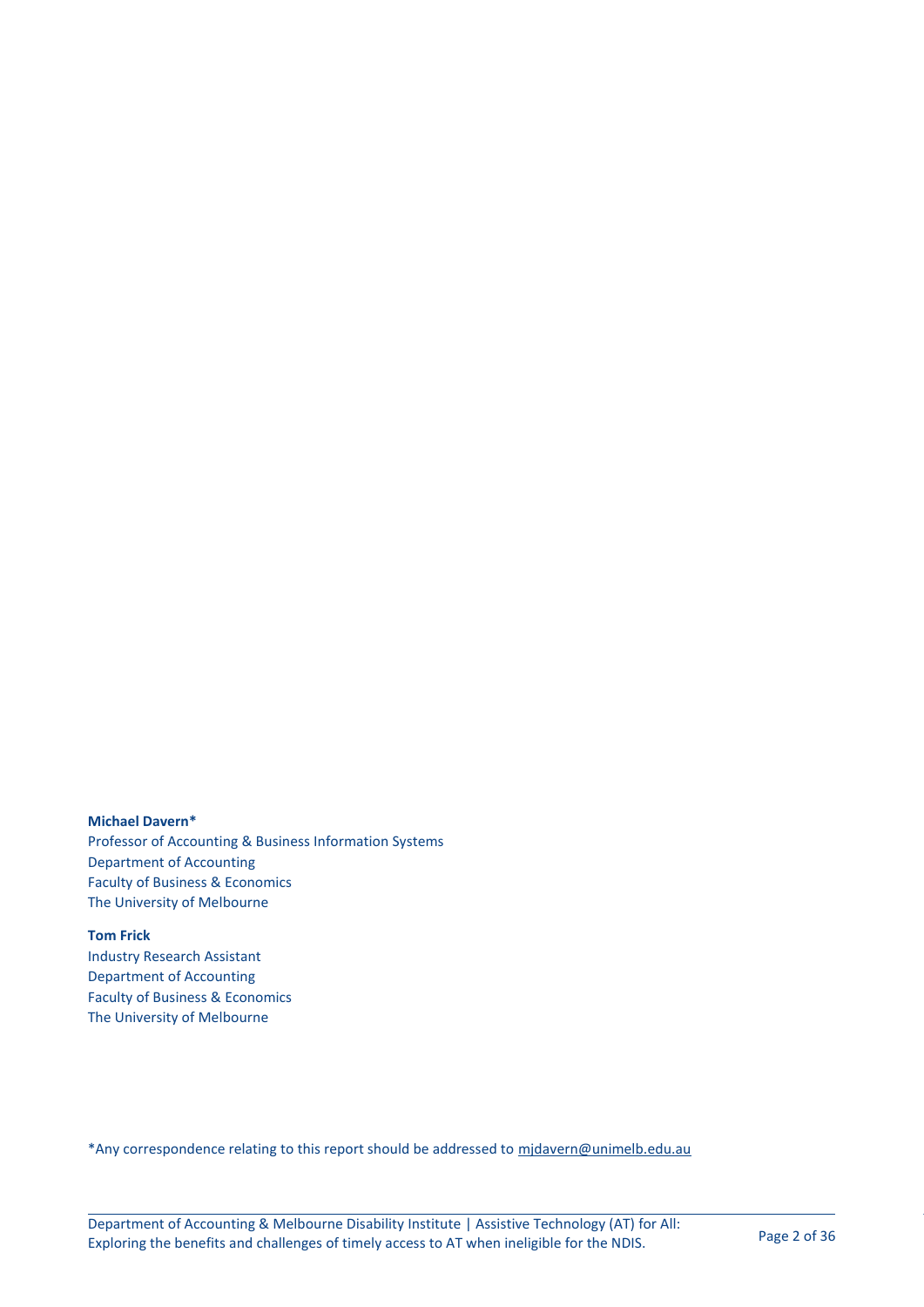# **Table of Contents**

| 1.         |                                                                        |
|------------|------------------------------------------------------------------------|
| 2.         |                                                                        |
| 3.<br>3.1. |                                                                        |
| 3.2.       |                                                                        |
| 3.3.       |                                                                        |
| 3.3.1.     |                                                                        |
| 3.3.2.     |                                                                        |
| 3.3.3.     |                                                                        |
| 3.4.       | Those who cannot gain access to AT are driven towards self-purchases17 |
| 4.         |                                                                        |
|            |                                                                        |
|            |                                                                        |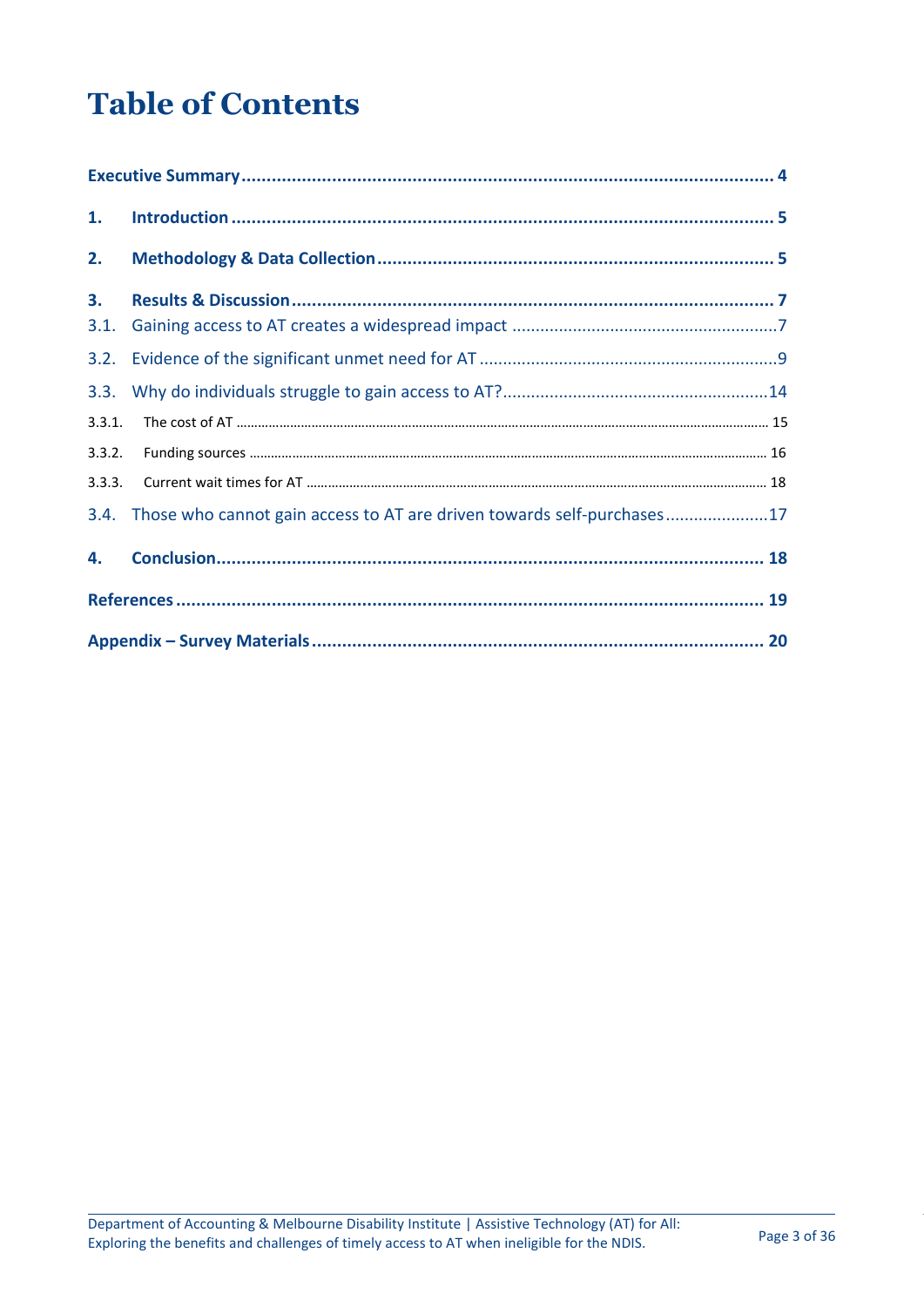## <span id="page-3-0"></span>**Executive Summary**

Assistive Technology (AT) plays a vital role in supporting the lives of Australians with ABS figures showing more than 2.3 million individuals with a disability use some form of AT. Access to an AT is however challenging for those with a need but for age or other reasons are ineligible for National Disability Insurance Scheme support for obtaining necessary AT.

The purpose of this report is to investigate the impacts of challenges to timely access to AT for individuals who are ineligible for NDIS support. Through a survey of 92 such individuals, this report documents the widespread potential positive impacts of AT, and the consequent negative economic, social and wellbeing impacts of challenges to timely access.

Notable findings include:

- Evidence of no meaningful difference in need between those who have acquired AT and those who are still seeking to acquire AT. Suggesting that challenges to timely access are not simply due to the prioritisation of individuals with greater need.
- Lack of funding commensurate with the costs of AT, together with wait times in acquiring AT continue to challenge the individuals ineligible for NDIS support.
- While the some are able to "self-fund" (e.g., by drawing on personal or family resources), others are left with unmet needs and/or are required to draw more heavily on informal supports or other funded formal supports.
- Acquiring an AT appears to not only lead to social and wellbeing benefits for the individual with a disability, but also leads to reduced need to draw on informal or other funded supports.

The survey combined both quantitative measures and self-reports of lived experiences of the challenges and benefits involved in acquiring AT for individuals ineligible for the NDIS. While no single study can be definitive, the data gathered in this study suggests that calls for improving access to AT for individuals with a disability that are ineligible for the NDIS are warranted, and merit further consideration by policy makers.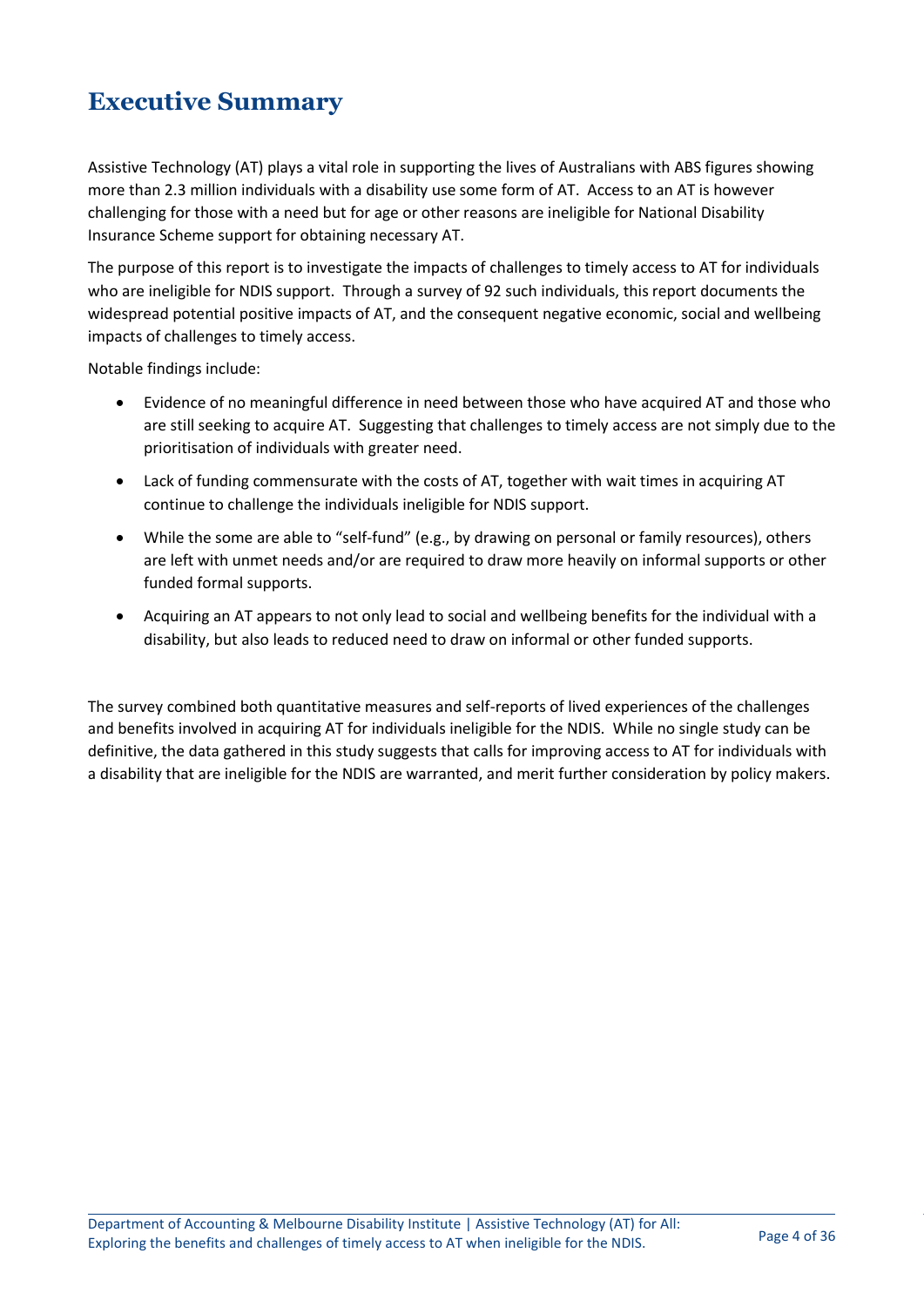# <span id="page-4-0"></span>**1. Introduction**

This project was funded through the Melbourne Disability Institute Community-Based Research Scheme. The scheme meets the research needs of community organisations by providing research support and evaluation for advocacy and other programs that are making a difference in the lives of people with disability, their families and carers. The evaluation team come from the University of Melbourne's Department of Accounting.

Assistive Technology (AT) plays a vital role in supporting the lives of Australians. As of 2018, an estimated 4.4 million people, or 1 in 6 people in Australia live with a disability (Australian Bureau of Statistics [ABS], 2019). Over half of Australians with a disability (53.1% or 2.3 million of 4.4 million) use some form of AT to assist with their daily functioning, improve their independence, and increase their participation in social and economic life (ABS, 2019). AT in this study is defined broadly as "any products, equipment, instruments, or software that help a person with disability function and participate in society. They are sometimes also referred to as 'aids and equipment', 'medical appliances', or 'medical devices'."<sup>1</sup>

This report provides evidence on the impact of challenges in gaining timely access to AT for individuals with a disability that are for age or other reasons ineligible for the National Disability Insurance Scheme (NDIS). Two main research questions are explored:

- What are the social and economic benefits of providing timely access to AT?
	- $\circ$  The goal here is to provide evidence as to why individuals excluded from the NDIS should be supported in getting timely access to AT.
- What factors limit individuals from gaining timely access to AT?
	- The goal here is to document challenges that are impeding timely access, with a view to informing policy and practices that may address these challenges.

Exploring these research questions provides evidence that there are considerable positive social and economic impacts associated with gaining access to AT, and doing so in a timely manner. While no single study can be definitive, and the sample of respondents was not particularly large or necessarily comprehensive, the data gathered in this study suggest that calls for improving access to AT for individuals with a disability that are ineligible for the NDIS are warranted and merit further consideration by policy makers.

# <span id="page-4-1"></span>**2. Methodology & Data Collection**

To explore the research questions, a survey was developed<sup>2</sup> and distributed through the Assistive Technology for All alliance (ATFA). The survey specifically examined individual's AT needs, the benefits AT could provide them, their experiences in gaining funding and access to AT, and asked a series of questions relating to the impact AT has already had, or is expected to have, on their lives. Respondents were also given the opportunity to explain in their own words what gaining access to AT has meant, or would mean to them, and how it has, or is expected to, change their lives.

 $2A$  full copy of the survey questions is available in Appendix 1.

 $1$  This definition was crafted in order to convey clearly the meaning of AT to our survey participants. It is draws on definitions and conceptualisations of AT from WHO (2002), Desmond et al (2018) and NDIS (2022).

Department of Accounting & Melbourne Disability Institute | Assistive Technology (AT) for All: Exploring the benefits and challenges of timely access to AT when ineligible for the NDIS. Page 5 of 36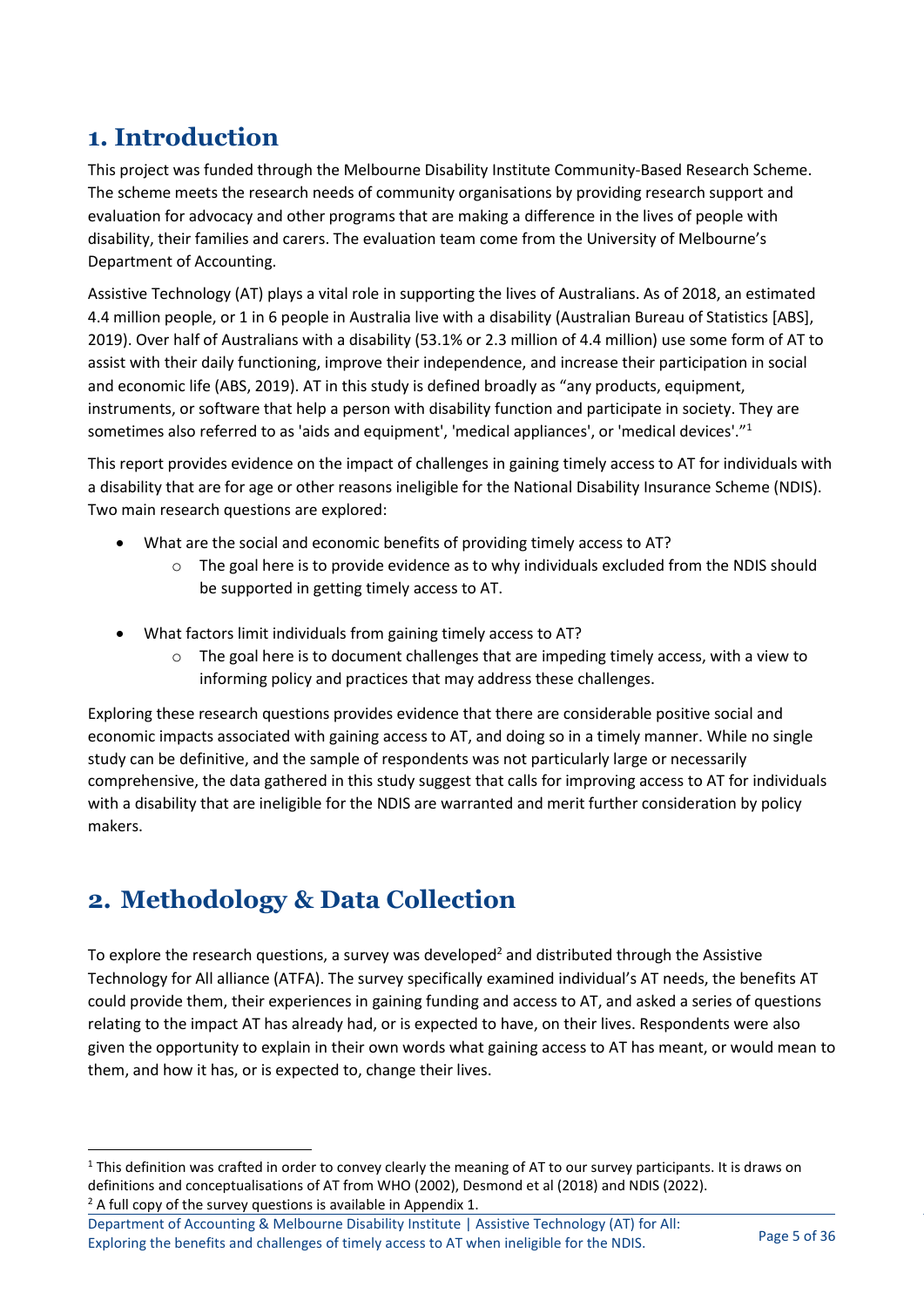The survey instrument was developed in collaboration with the ATFA to ensure questions were framed in a manner to not cause distress to survey respondents. Support information was made available to all respondents in case reflecting on their experiences did cause any distress. The study received ethics clearance from the University of Melbourne's Office of Research Ethics and Integrity.

Respondents to the survey were screened to ensure they; either require, are actively seeking, or have recently acquired AT, are not on an NDIS plan, and provided consent to participate in the study. Individuals were able to complete the study themselves, or have a support person complete the study on their behalf.

Respondents were instructed that they were able to skip responding to a question if doing so would cause them distress. All respondents were provided with information for support services if they experienced any distress while completing the survey.

Throughout this report descriptive statistics are presented and supported by self-reported accounts of the lived experience of respondents to facilitate the interpretation of the statistical data.

#### **Table 1 - Access to AT**

|                                     | <b>Already acquired</b><br>AT | Received funding Waiting or have<br>for AT, but not<br>yet acquired AT | not yet applied<br>for AT funding | Total'<br><b>Respondents</b> |
|-------------------------------------|-------------------------------|------------------------------------------------------------------------|-----------------------------------|------------------------------|
| Percentage of<br><b>Respondents</b> | 43.5%                         | 3.2%                                                                   | 53.2%                             | 92                           |

As indicated in Table 1, respondents to this survey included a mix of those who have already acquired AT, and those who have not yet acquired AT. Those who have already acquired AT were asked about their experiences applying for funding and sourcing their AT, and the impact that AT has had on their life. Those who have not yet acquired AT were asked about any experiences they may have had in applying for funding and sourcing their AT, and the impact they expect AT will have on their life.

The 92 respondents in this study had an average age of 59.8, with a median age of 68.0. 57.6% of respondents were aged over 65, falling outside the eligibility criteria of the NDIS based on their age. The remainder of the respondents fall outside the eligibility criteria of the NDIS for a variety of other reasons, notably it appears that ineligibility does not appear to be a driven by lack of need.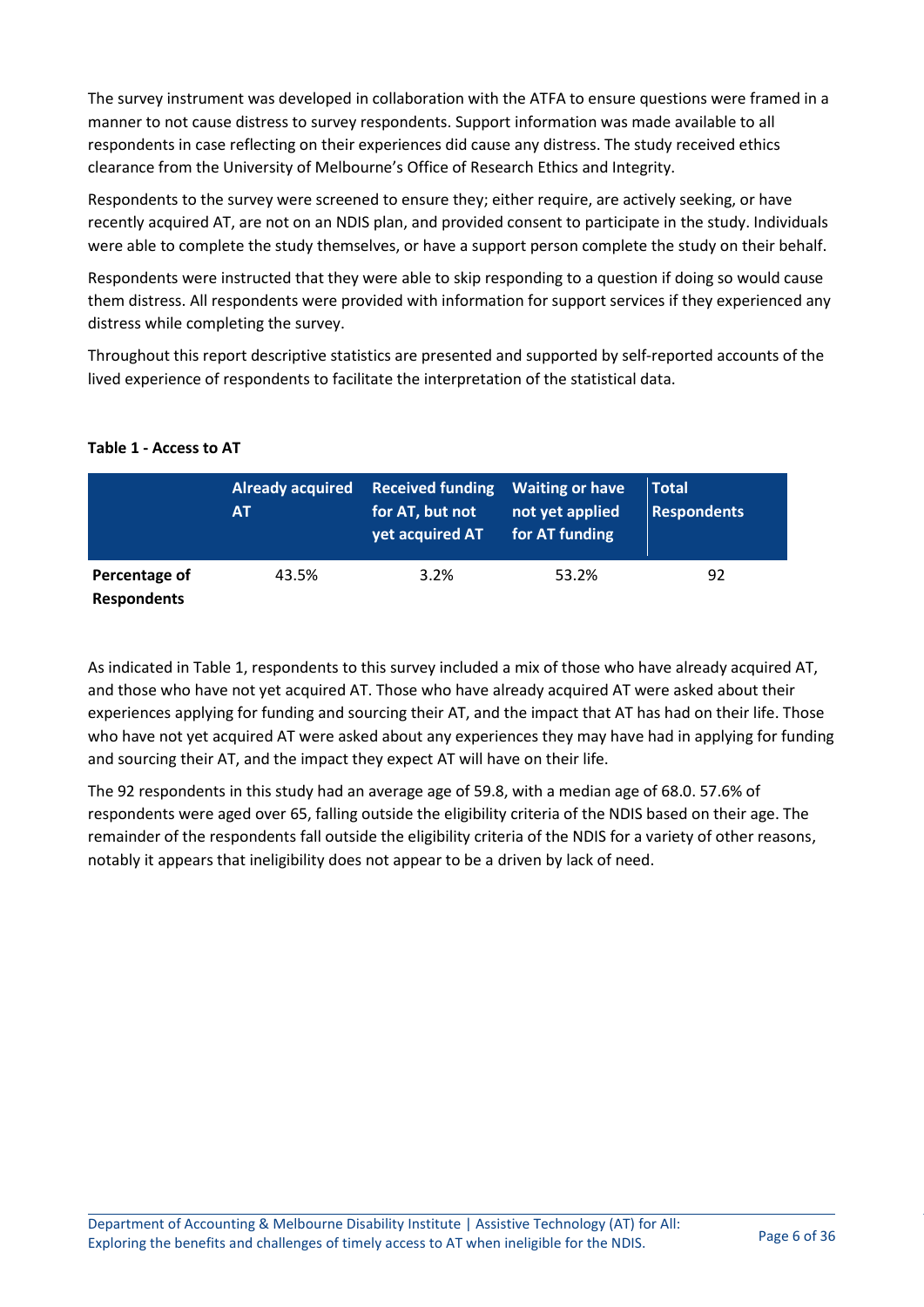# <span id="page-6-0"></span>**3. Results & Discussion**

### <span id="page-6-1"></span>**3.1. Gaining access to AT creates a widespread impact**

Providing access to AT can have a considerable widespread positive impact in helping people to access the everyday facets of life, such as independent living, and other everyday services.

| <b>What impact has gaining AT</b><br>had/would access to AT have on your<br>opportunity to access the following? | <b>Little to</b><br>no impact | A slight<br>impact | A moderate<br>impact | A great<br>impact | An extreme<br>impact |
|------------------------------------------------------------------------------------------------------------------|-------------------------------|--------------------|----------------------|-------------------|----------------------|
| <b>Independent living</b>                                                                                        | 3.5%                          | 7.0%               | 14.0%                | 29.1%             | 46.5%                |
| <b>Transport services</b>                                                                                        | 12.8%                         | 15.4%              | 16.7%                | 15.4%             | 39.7%                |
| <b>Education</b>                                                                                                 | 32.7%                         | 21.8%              | 10.9%                | 16.4%             | 18.2%                |
| <b>Employment</b>                                                                                                | 41.8%                         | 12.7%              | 5.5%                 | 14.5%             | 25.5%                |
| <b>Recreation</b>                                                                                                | 6.0%                          | 8.3%               | 15.5%                | 28.6%             | 41.7%                |
| <b>Everyday services</b>                                                                                         | 9.9%                          | 9.9%               | 9.9%                 | 23.5%             | 46.9%                |

#### **Table 2 – AT benefits everyday life**

Table 2 shows over 75% of respondents indicated AT has had, or is expected to have, a great or extreme impact on their opportunity to access independent living. Over 70% of respondents indicated AT has had, or is expected to have, a great or extreme impact on their opportunity to access recreation and everyday services. Impacts on accessing independent living and transport services are also considerable, as over 50% of respondents indicated a great or extreme impact for each measure.

Outcomes relating to employment were heavily dependent on whether the individual was still employed. Of the 21 respondents that indicated they engage with employment in some form, 66.7% indicated that gaining access to AT has had, or is expected to have a moderate impact or greater on their opportunity to access future employment.

Comments from the below respondents indicate how AT can help individuals better access and participate in daily life.

*"[AT] would give me independence to go out by myself for shopping, visiting, social and community activities." (Female, 69)*

*"Improved quality of life, [a] decreased risk of hospitalisation, [and] allow to stay living at home and not need to move into a nursing home." (Male, 76)*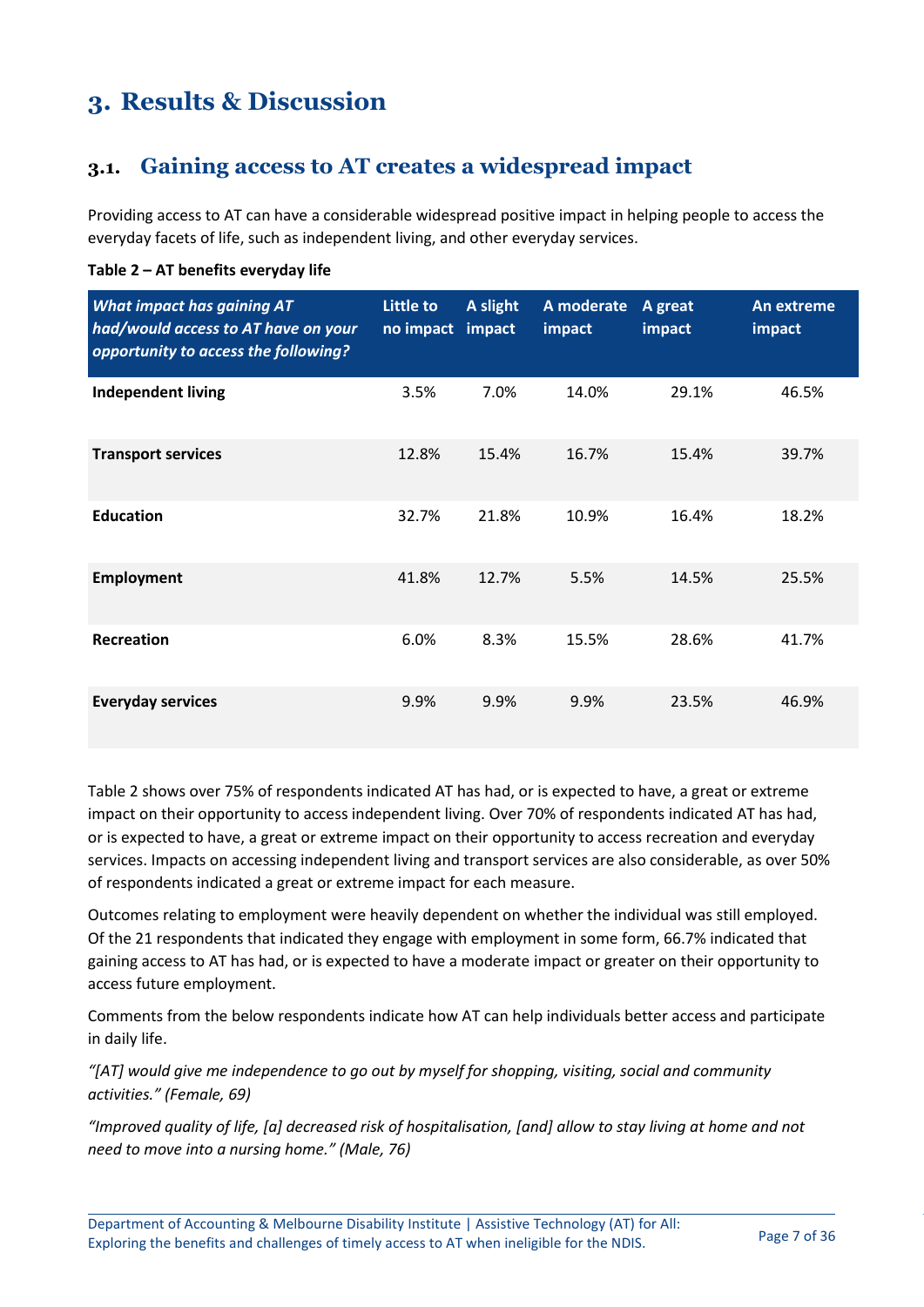#### **Table 3 – AT Economic Impacts: The need for carers and formal supports**

| What improvement has the AT you<br>have acquired/expect to acquire<br>had on the following? | Little to no<br>improvement | A slight | A moderate<br>improvement improvement improvement improvement | A great | An extreme |
|---------------------------------------------------------------------------------------------|-----------------------------|----------|---------------------------------------------------------------|---------|------------|
| My need for carers and support<br>workers                                                   | 31.4%                       | 15.7%    | 12.9%                                                         | 25.7%   | 14.3%      |
| The amount of money I spend on<br>carers and support workers                                | 35.1%                       | 17.5%    | 14.0%                                                         | 21.1%   | 12.3%      |
| The likelihood of self-purchasing<br>AT in the future                                       | 25.3%                       | 9.3%     | 21.3%                                                         | 21.3%   | 22.7%      |
| My need for professional medical<br>assistance                                              | 26.8%                       | 16.9%    | 25.4%                                                         | 16.9%   | 14.1%      |
| My overall financial situation                                                              | 31.1%                       | 5.4%     | 14.9%                                                         | 20.3%   | 28.4%      |

Table 3 provides evidence that gaining access to AT also has the potential to impact meaningfully on an individual's economic situation. Particularly, over 56% of respondents indicated that gaining access to AT has had, or is expected to provide a moderate to extreme reduction in the likelihood of self-purchasing further AT in the future. 63.6% of respondents indicated that gaining access to AT has had, or is expected to have a moderate to extreme improvement on their overall financial situation.

AT also has the potential to provide an extreme improvement in an individual's quality of life, particularly around their social interactions, and mental health and wellbeing.

#### **Table 4 – AT improves social and mental wellbeing**

| <b>What improvement has the AT</b><br>you have acquired/expect to<br>acquire had on the following? | Little to no | A slight | A moderate<br>improvement improvement improvement improvement improvement | A great | An extreme |
|----------------------------------------------------------------------------------------------------|--------------|----------|---------------------------------------------------------------------------|---------|------------|
| <b>Family relationships</b>                                                                        | 15.0%        | 6.3%     | 17.5%                                                                     | 30.0%   | 31.3%      |
| <b>Friends relationships</b>                                                                       | 12.2%        | 8.5%     | 22.0%                                                                     | 24.4%   | 32.9%      |
| <b>Mental health &amp; wellbeing</b>                                                               | 5.6%         | 6.7%     | 18.0%                                                                     | 20.2%   | 49.4%      |
| <b>Community engagement</b>                                                                        | 7.8%         | 14.4%    | 11.1%                                                                     | 21.1%   | 45.6%      |
| Social engagement                                                                                  | 9.3%         | 10.5%    | 12.8%                                                                     | 18.6%   | 48.8%      |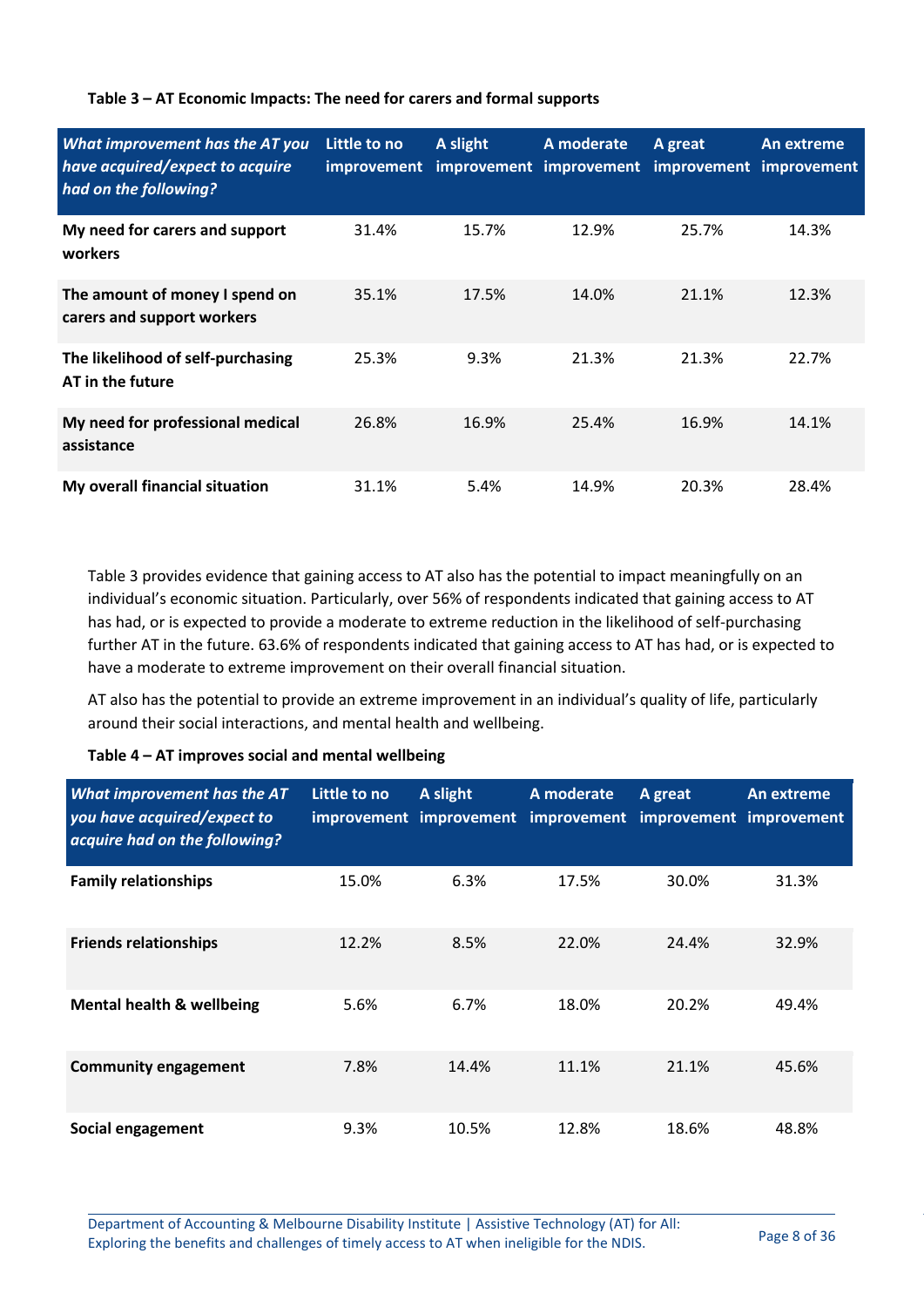Responses from Table 4 indicate that gaining access to AT can greatly impact an individual's personal mental health and wellbeing, and their engagement with friends, family, and the broader community. An improvement in mental health and wellbeing especially is associated with gaining access to AT, as 49.4% of respondents rated an extreme improvement on their mental health and wellbeing, and over 87% of respondents rated a moderate or greater improvement on their mental health and wellbeing from the AT they have acquired or expect to acquire. Gaining access to AT was also associated with an improvement in community and social engagement, as 77.8% of respondents indicated a moderate or greater improvement on their community engagement, and 80.2% of respondents indicated a moderate or greater improvement on their social engagement.

The ability of AT to help an individual feel integrated within the community, and actively engage in relationships with family and friends is demonstrated through the experiences of this respondent:

*"I have a severe chronic communication impairment (aphasia) after suffering a stroke at the age of 67… I felt very frustrated and depressed and lonely when I wasn't able to have a 'voice', express my opinions and maintain my relationships with friends and families… Having access to a communication device has helped change my life so much for the better. Having a voice again is everything – I feel I can be included more in social interactions. I have started going out again and even been back down to my local social group. I feel like I have more control and choice because I tell people what I want. I am so much happier, and I can see that has made my wife and children feel the same way." (Male, 67)*

A similar impact can be seen for the following individual, who suffers from paralysis to one side of his body. Access to AT allows him to participate in everyday social settings:

*"[The AT] enables social interaction. We can sit at a bar, look over heads at a concert or sports game when there are people in front, stand up to dance or cheer and can reach counters or services which are at standing level." (Male, 73)*

### <span id="page-8-0"></span>**3.2. Evidence of the significant unmet need for AT**

To explore the impacts of gaining access to AT, it is important to consider the experiences of both those individuals who have already acquired AT, and those who are yet to acquire AT. This section of results presents tables showing the impact on everyday life, and economic and social wellbeing separately for these two groups.

The below results indicate that, in general, AT has the ability to make just as great, if not a greater, impact on the lives of individuals who require AT, compared to those who have already acquired AT. This demonstrates that while some members of the community have been able to access much needed AT, there are still many individuals who have not been able to access AT that have a serious need for it.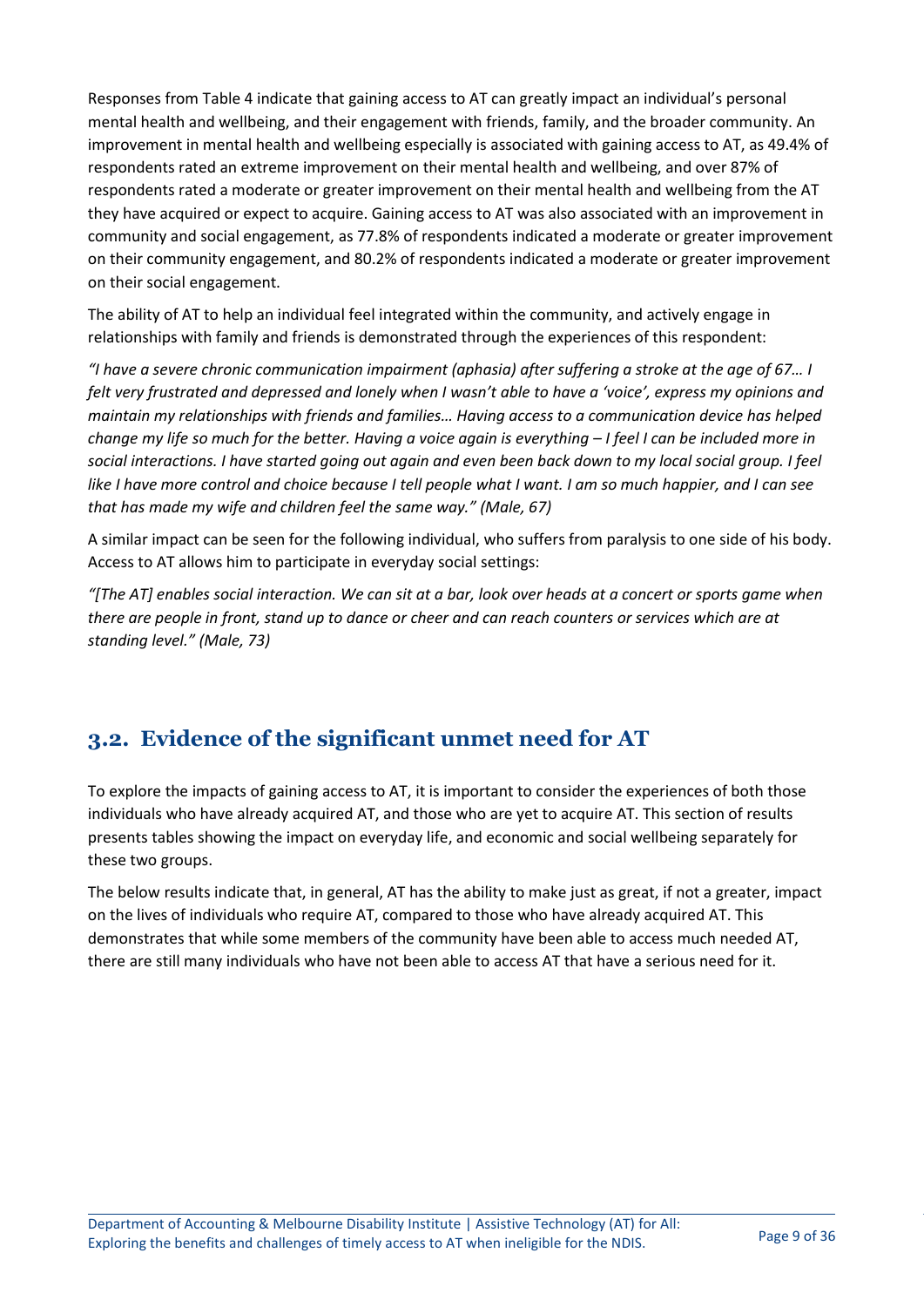#### **Table 5 – AT benefits everyday life (Already acquired AT)**

| <b>What impact has gaining AT</b><br>had on your opportunity to<br>access the following? | Little to no<br>impact | A slight<br>impact | A moderate<br>impact | A great<br>impact | An extreme<br>impact |
|------------------------------------------------------------------------------------------|------------------------|--------------------|----------------------|-------------------|----------------------|
| <b>Independent living</b>                                                                | 2.7%                   | 5.4%               | 13.5%                | 24.3%             | 54.1%                |
| <b>Transport services</b>                                                                | 19.4%                  | $0.0\%$            | 19.4%                | 12.9%             | 48.4%                |
| <b>Education</b>                                                                         | 38.1%                  | 0.0%               | 14.3%                | 19.0%             | 28.6%                |
| <b>Employment</b>                                                                        | 43.5%                  | 4.3%               | 4.3%                 | 13.0%             | 34.8%                |
| Recreation                                                                               | 8.6%                   | 8.6%               | 22.9%                | 20.0%             | 40.0%                |
| <b>Everyday services</b>                                                                 | 11.8%                  | 5.9%               | 8.8%                 | 26.5%             | 47.1%                |

Results in Table 5 indicate that AT has a positive impact across the facets of everyday life for those who have already acquired AT. A particularly substantial impact can be seen across categories such as independent living, transport services, and everyday services, where close to, if not more than half of all respondents indicated an extreme impact on everyday life from accessing AT.

#### **Table 6 – AT is expected to benefit everyday life (Not yet acquired AT)**

| What impact would access to<br><b>AT have on your opportunity</b><br>to access the following? | Little to no<br>impact | A slight<br>impact | A moderate<br>impact | A great<br>impact | An extreme<br>impact |
|-----------------------------------------------------------------------------------------------|------------------------|--------------------|----------------------|-------------------|----------------------|
| <b>Independent living</b>                                                                     | 4.1%                   | 8.2%               | 14.3%                | 32.7%             | 40.8%                |
| <b>Transport services</b>                                                                     | 8.5%                   | 25.5%              | 14.9%                | 17.0%             | 34.0%                |
| <b>Education</b>                                                                              | 29.4%                  | 35.3%              | 8.8%                 | 14.7%             | 11.8%                |
| <b>Employment</b>                                                                             | 40.6%                  | 18.8%              | 6.3%                 | 15.6%             | 18.8%                |
| Recreation                                                                                    | 4.1%                   | 8.2%               | 10.2%                | 34.7%             | 42.9%                |
| <b>Everyday services</b>                                                                      | 8.5%                   | 12.8%              | 10.6%                | 21.3%             | 46.8%                |

Findings from Table 6 demonstrate that those individuals who are yet to gain access to AT also expect to see a considerable improvement in accessing everyday facets of life. There is a particularly substantial impact expected to be seen across independent living, recreation, and everyday services. The difference in employment impacts between Table 5 and Table 6 suggest that many of those who have not yet acquired AT are in the retirement stage of life (and possibly that those have acquired AT may have received some assistance from employers).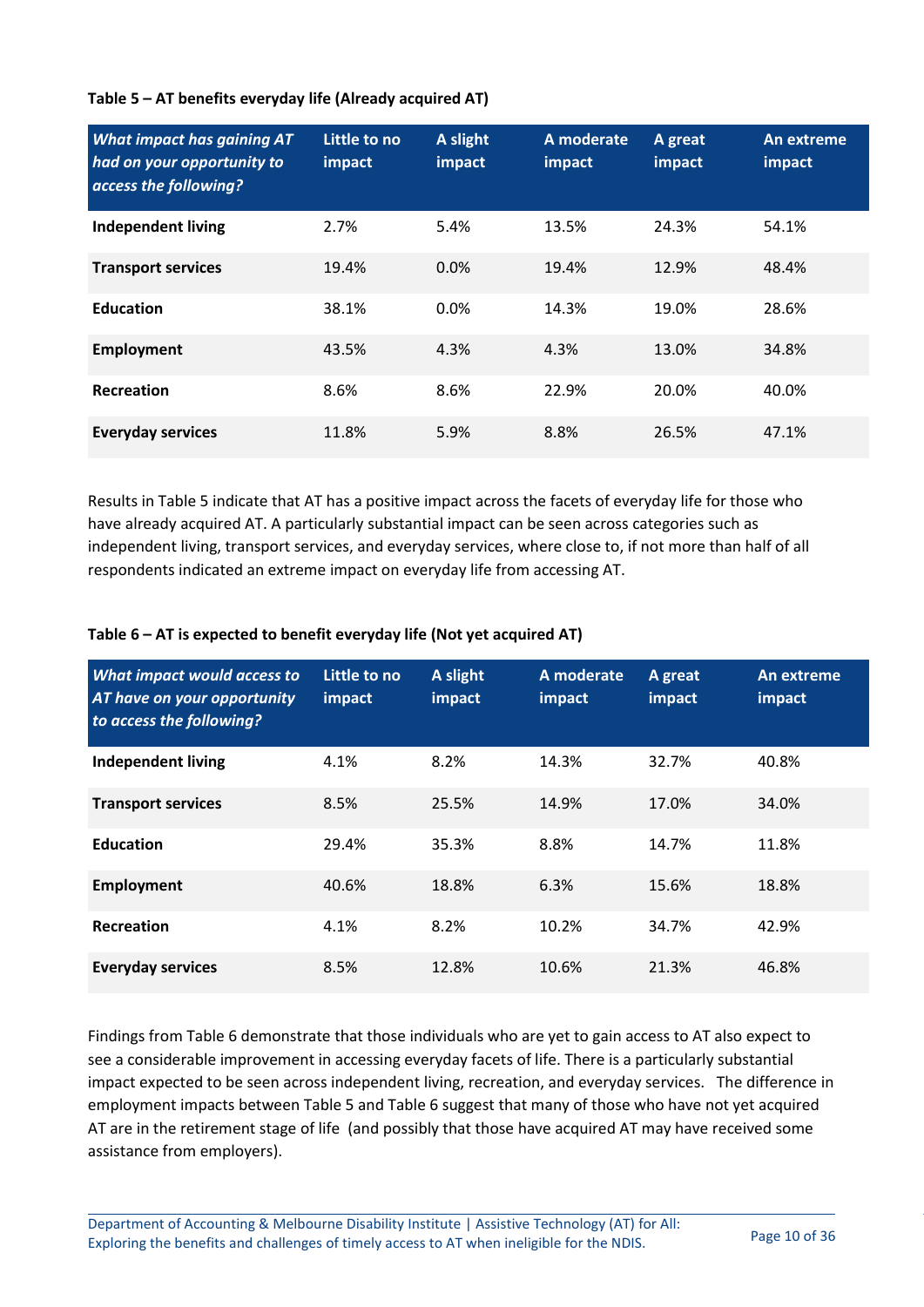| What improvement has the<br>AT you have acquired had on<br>the following? | Little to no | A slight | A moderate | A great<br>improvement improvement improvement improvement improvement | An extreme |
|---------------------------------------------------------------------------|--------------|----------|------------|------------------------------------------------------------------------|------------|
| My need for carers and<br>support workers                                 | 29.2%        | 20.8%    | 16.7%      | 20.8%                                                                  | 12.5%      |
| The amount of money I spend<br>on carers and support<br>workers           | 41.2%        | 17.6%    | 11.8%      | 23.5%                                                                  | 5.9%       |
| The likelihood of self-<br>purchasing AT in the future                    | 33.3%        | 3.3%     | 26.7%      | 16.7%                                                                  | 20.0%      |
| My need for professional<br>medical assistance                            | 46.2%        | 11.5%    | 26.9%      | 15.4%                                                                  | 0.0%       |
| My overall financial situation                                            | 60.7%        | $0.0\%$  | 14.3%      | 17.9%                                                                  | 7.1%       |

**Table 7 – AT Economic Impacts: The need for carers and formal supports (Already acquired AT)**

Table 7 shows that gaining access to AT can create meaningful economic impacts. Over 70% and 66% of respondents indicated some level of improvement in their need for carers and support workers, and the likelihood of self-purchasing AT in the future, respectively. The level of economic impact can particularly be seen around the amount of money spent on carers and support workers, and the likelihood of selfpurchasing AT in the future, where 29.4% and 36.7% of respondents indicated a great or extreme improvement, respectively.

#### **Table 8 – AT Economic Impacts: The need for carers and formal supports (Not yet acquired AT)**

| <b>What improvement will the</b><br>AT you expect to acquire have<br>on the following? | Little to no | A slight | A moderate | A great<br>improvement improvement improvement improvement improvement | An extreme |
|----------------------------------------------------------------------------------------|--------------|----------|------------|------------------------------------------------------------------------|------------|
| My need for carers and<br>support workers                                              | 32.6%        | 13.0%    | 10.9%      | 28.3%                                                                  | 15.2%      |
| The amount of money I spend 32.5%<br>on carers and support<br>workers                  |              | 17.5%    | 15.0%      | 20.0%                                                                  | 15.0%      |
| The likelihood of self-<br>purchasing AT in the future                                 | 20.0%        | 13.3%    | 17.8%      | 24.4%                                                                  | 24.4%      |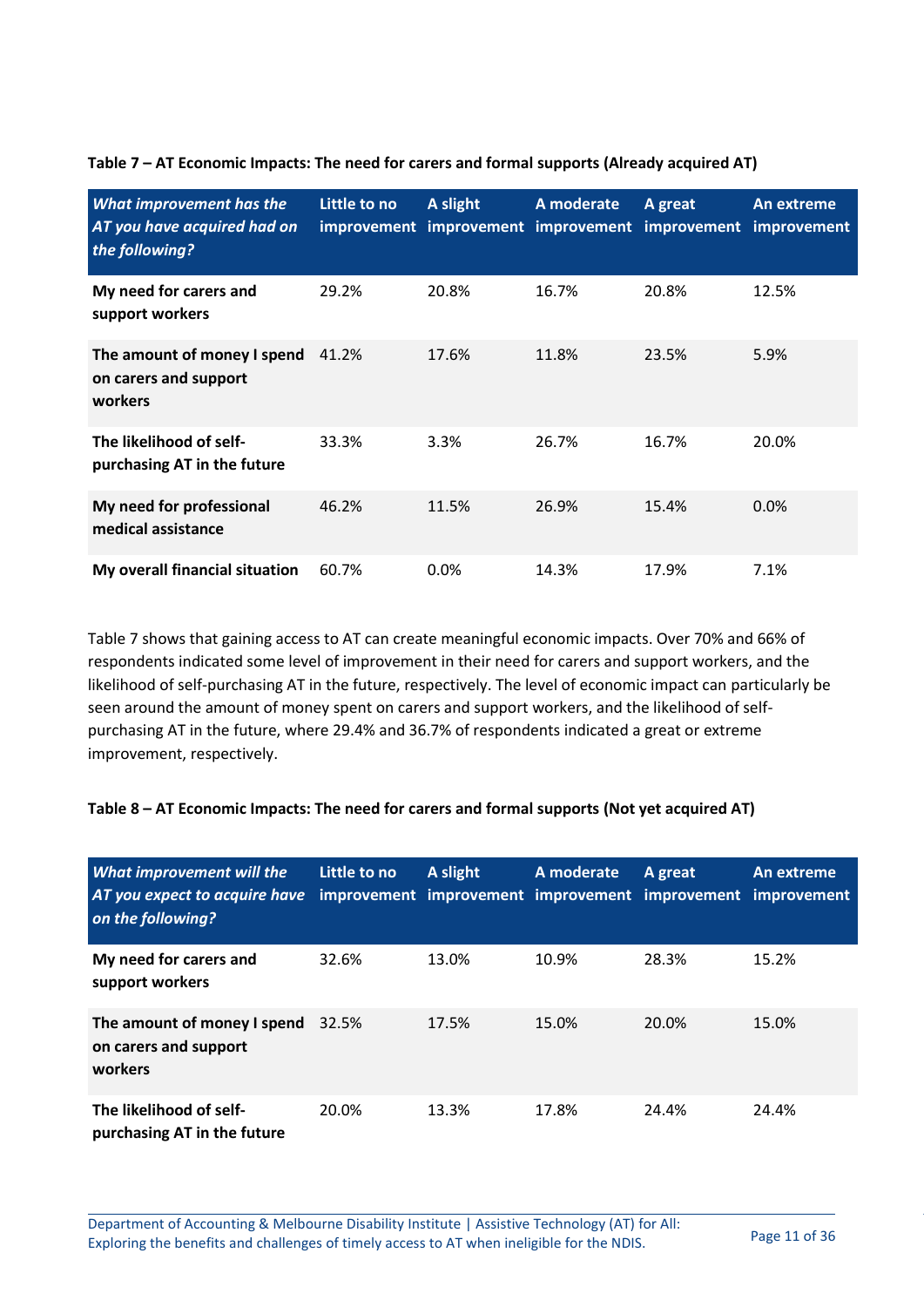| My need for professional<br>medical assistance | 15.6% | 20.0% | 24.4% | 17.8% | 22.2% |
|------------------------------------------------|-------|-------|-------|-------|-------|
| My overall financial situation                 | 13.0% | 8.7%  | 15.2% | 21.7% | 41.3% |

Table 8 provides evidence that there can be substantial positive economic impacts by providing AT to those who have not yet been able to access it. 48.7% of respondents predicted a great or extreme improvement in the likelihood of needing to self-fund a future purchase of AT, while 63% of respondents predicted a great or extreme improvement in their overall financial situation. This demonstrates a real economic need for AT amongst those who are yet to acquire AT.

Those yet to acquire AT predicted they will experience a greater economic benefit from gaining access to AT than those who have already acquired AT have experienced. Importantly, the average reported cost of AT for those who have already acquired and those yet to acquire was virtually identical<sup>3</sup>. This indicates that those who are unable to access AT may face more difficult economic conditions in their daily life, which could restrict them from being able to make a self-funded purchase of AT.

| <b>What improvement has the</b><br>AT you have acquired had on<br>the following? | Little to no | A slight | A moderate | A great<br>improvement improvement improvement improvement | An extreme<br><i>improvement</i> |
|----------------------------------------------------------------------------------|--------------|----------|------------|------------------------------------------------------------|----------------------------------|
| My relationships with family                                                     | 21.2%        | 6.1%     | 18.2%      | 27.3%                                                      | 27.3%                            |
| My relationships with friends                                                    | 18.2%        | 12.1%    | 27.3%      | 21.2%                                                      | 21.2%                            |
| My general mental health &<br>wellbeing                                          | 5.3%         | 10.5%    | 26.3%      | 21.1%                                                      | 36.8%                            |
| My ability to engage in<br>community activities                                  | 12.8%        | 28.2%    | 12.8%      | 15.4%                                                      | 30.8%                            |
| My ability to engage in social<br>gatherings with others                         | 17.1%        | 22.9%    | 14.3%      | 14.3%                                                      | 31.4%                            |

#### **Table 9** *-* **AT improves social and mental wellbeing (Already acquired AT)**

Table 9 demonstrates the various social impacts of gaining access to AT. At least 42.4% of respondents rated a great or extreme improvement across their relationships with family and friends, general mental health and wellbeing, and ability to engage in the community and in social gatherings with others. Mental health and wellbeing particularly is associated with a sizable impact, as 57.9% of respondents indicated a great or extreme improvement. This demonstrates that gaining access to AT has the potential to reduce the strain on other areas of the healthcare system such as mental health, meaning the benefits of accessing AT are not isolated just to the individual receiving the AT, but extend to broader Australian society.

<sup>&</sup>lt;sup>3</sup> The average cost of AT for those who have already acquired is \$5,209, while the average cost for those yet to acquire is \$5,176, resulting in a minor average difference in cost of 0.6%.

Department of Accounting & Melbourne Disability Institute | Assistive Technology (AT) for All: Exploring the benefits and challenges of timely access to AT when ineligible for the NDIS. Page 12 of 36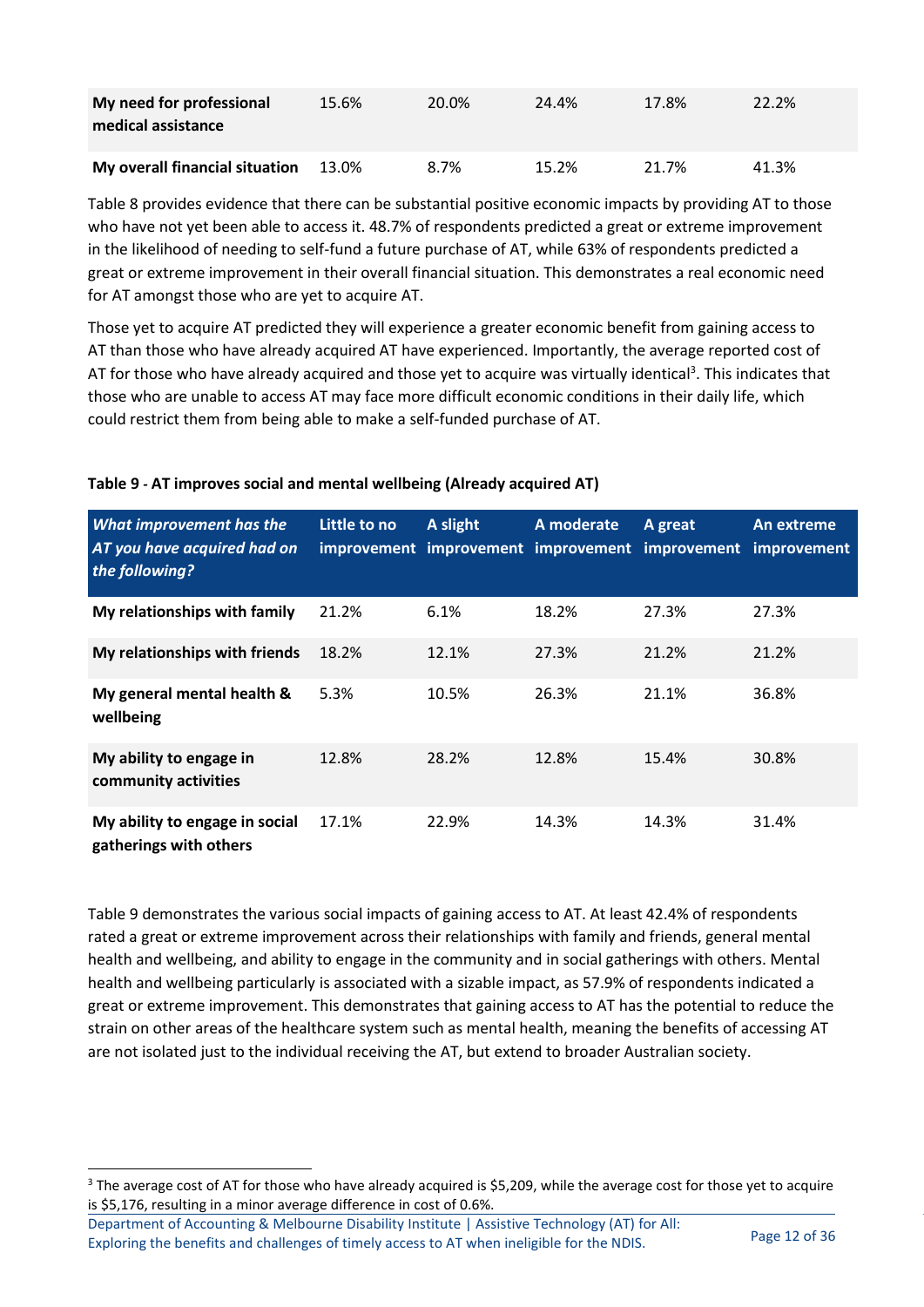| <b>What improvement will the</b><br>AT you expect to acquire have<br>on the following? | Little to no | A slight | A moderate<br>improvement improvement improvement improvement | A great | An extreme<br><i>improvement</i> |
|----------------------------------------------------------------------------------------|--------------|----------|---------------------------------------------------------------|---------|----------------------------------|
| My relationships with family                                                           | 10.6%        | 6.4%     | 17.0%                                                         | 31.9%   | 34.0%                            |
| My relationships with friends                                                          | 8.2%         | 6.1%     | 18.4%                                                         | 26.5%   | 40.8%                            |
| My general mental health &<br>wellbeing                                                | 5.9%         | 3.9%     | 11.8%                                                         | 19.6%   | 58.8%                            |
| My ability to engage in<br>community activities                                        | 3.9%         | 3.9%     | 9.8%                                                          | 25.5%   | 56.9%                            |
| My ability to engage in social<br>gatherings with others                               | 3.9%         | 2.0%     | 11.8%                                                         | 21.6%   | 60.8%                            |

#### **Table 10** *–* **AT is expected to improve social and mental wellbeing (Not yet acquired AT)**

Table 10 provides further evidence that those yet to acquire AT have a serious need for it, through the vast social and wellbeing impacts it may have. Particularly in the areas of general mental health and wellbeing (78.4%), ability to engage in community activities (82.4%), and ability to engage in social settings with others (82.4%), those who are yet to acquire AT were highly likely to predict a great or extreme improvement from gaining access to AT. These numbers demonstrate that the need for AT in those who are unable to access it is real and important in the lives of those that live with a disability.

The extensive social benefits that individuals expect to enjoy from gaining access to AT can be further seen from the below comments from respondents.

*"[I] need to purchase a voice amplifier to make my voice louder so it can be heard by others when I'm out and about in the community… It would give me the independence to talk to people, order a coffee or talk to the taxi driver on my own. Otherwise my voice due to Parkinson's Disease is too quiet and difficult for people that don't know me to hear." (Male, 78)*

The results in this section indicate that individuals who have gained access to AT see a considerable positive impact across their ability to live their everyday life, their economic situation, their social interactions in the community, and their personal wellbeing and mental health.

Responses also indicate that individuals who have not yet acquired AT still have a serious need for it, and would see material benefits to their lives if they are able to access AT. It does not appear to be the case that these individuals have merely avoided acquiring AT because they do not have a real need for it. Instead, a series of factors, including wait times, cost, lack of available funding, and the complexity of AT limit these individuals from gaining timely access to AT. The following section provides additional data and analysis on these factors.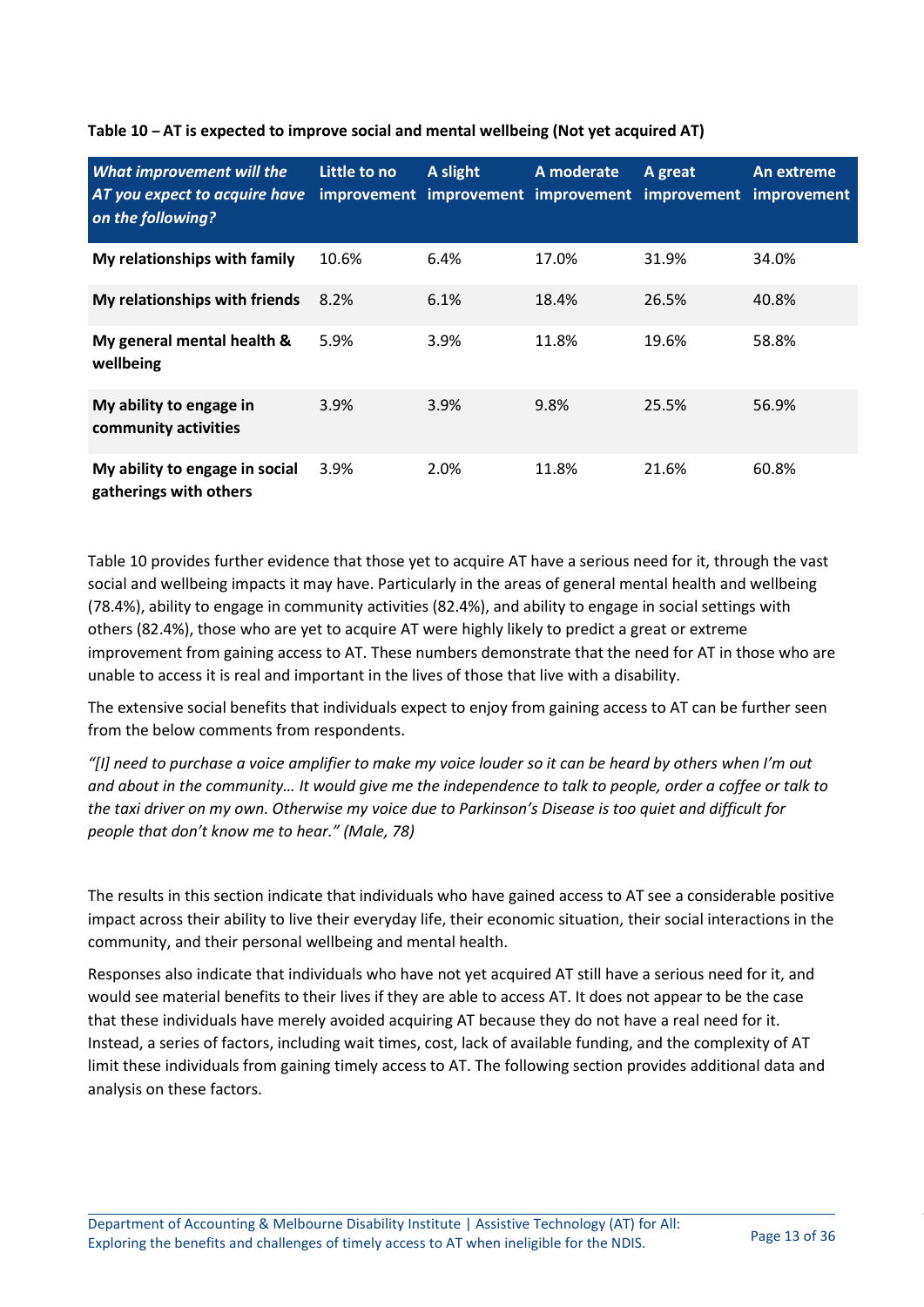### <span id="page-13-0"></span>**3.3. Why do individuals struggle to gain access to AT?**

This section of the report focuses on the second research question, exploring what factors may limit individuals from gaining timely access to AT.

### 3.3.1. The Cost of AT

One factor which may have a large impact on an individual's opportunity to access AT is the cost of that AT. Some respondents detailed fairly low cost AT needs, such as crutches, a shower chair, or intercom system for their front door, which all have estimated costs below \$1,000. Other respondents described much more complex AT needs that come at a significant cost. For example, one individual requires a *"microprocessor knee [to] allow me to be more independent and decrease the risk of falls*," *(Female, 70)* at an estimated cost of at least \$10,000. Another individual requires a highly specialised wheelchair with an estimated cost of at least \$30,000.

| <b>Estimated AT cost</b> | Received partial funding % Received full funding % |       | <b>Received any funding %</b> |
|--------------------------|----------------------------------------------------|-------|-------------------------------|
| $$1 - $2,499$            | 8.3%                                               | 16.7% | 25.0%                         |
| $$2,500 - $4,999$        | 13.6%                                              | 9.1%  | 22.7%                         |
| \$5,000 - \$9,999        | 16.7%                                              | 8.3%  | 25.0%                         |
| $$10,000+$               | 21.1%                                              | 10.5% | 31.6%                         |
| <b>Full Sample</b>       | 14.6%                                              | 13.4% | 28.0%                         |

#### **Table 11 – Funding for respondents by cost of AT**

Table 11 shows the percentage of respondents that have been able to access funding for their needed AT, sorted by the AT's estimated cost. Across the full sample of respondents, only 28% have received any funding towards their AT, with only 13.4% receiving funding equal to the full cost of their AT. 72% of the sample have either been denied funding, or have not applied for funding.

Across the cost bands, the percentage of respondents that have received any funding is fairly consistent, fluctuating between 22.7% and 31.6%. While the highest cost band of \$10,000+ shows the highest percentage of respondents that have received any funding at 31.6%, these individuals have the greatest need for funding assistance. The majority of respondents in this band that received funding only received partial funding, with only 10.5% of those in this band receiving funding covering the full cost of their AT. Receiving only partial funding towards an AT need can create significant issues for individuals, as one claimed, *"the funding I receive doesn't cover the full cost of my AT. I am out \$100s each year paying for things myself and I still don't have access to everything I need." (age and gender not supplied)*

Some pieces of AT may need to be highly modified and specialised for the individual, creating large costs. Individuals who have large AT costs also report that a higher AT cost creates a barrier to accessing funding. One respondent commented, *"who pays for a \$30k wheelchair?" (Female, 69)*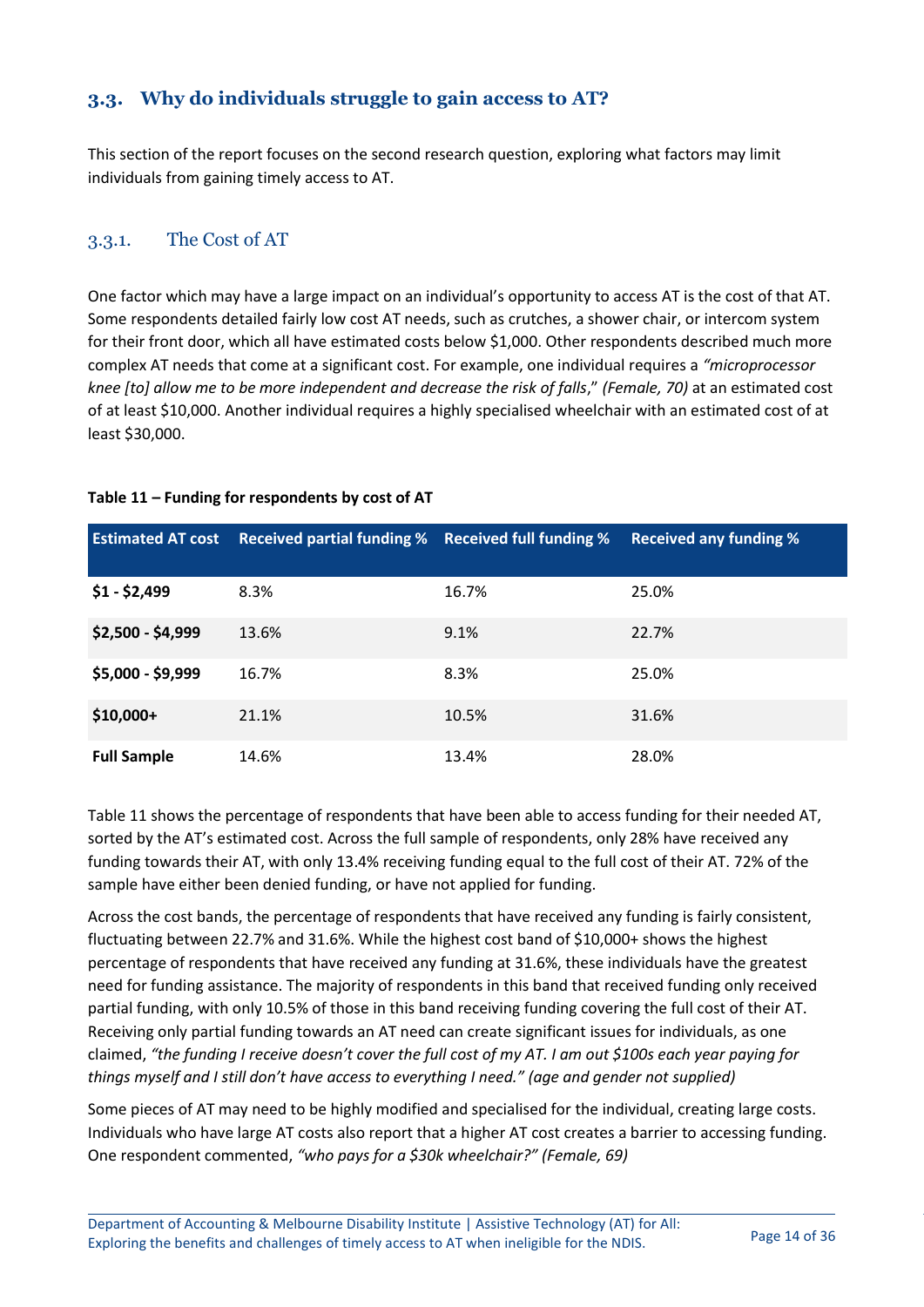#### 3.3.2. Funding Sources

|                           | <b>Already received funding</b> | <b>Expecting to receive funding</b> |
|---------------------------|---------------------------------|-------------------------------------|
| <b>State Government</b>   | 10.8%                           | 6.5%                                |
| <b>Federal Government</b> | 5.4%                            | 14.1%                               |
| <b>Non-Government</b>     | 6.5%                            | 7.6%                                |
| Total                     | 22.8%                           | 28.3%                               |

#### **Table 12 – Respondents receiving funding by funding source**

Another key factor that may limit an individual's access to AT is available sources of funding. As indicated in Table 12 only just over half (51.1%) of respondents indicate they have either already received funding, or expected to receive funding towards their AT needs. Even those that do receive some amount of funding often face issues and difficulties in appropriately meeting their AT needs.

As the NDIS has been gradually introduced over the past decade, some individuals with an AT need indicate it has been more difficult to gain funding through state and non-government funding programs. As one individual states, "*since the NDIS came providers will not assist anymore unless you have NDIS". (Female, 68)*

This has created particular issues for individuals over 65, and those who fall outside the eligibility criteria for the NDIS due to not meeting other criteria. These individuals may struggle to gain appropriate funding through other programs. Several respondents faced such issues, stating they could not access any funding as *"I was rejected for access to NDIS," (age and gender not supplied)* or *"I wasn't eligible for any external funding" (Female, 57).*

Those that believe they may be eligible for the NDIS and try to navigate the system often face issues doing so. One respondent described a difficult experience trying to navigate the system – *"NDIS [funding is] not attainable – [I] put in five separate applications each with a review and they were all knocked back and needed more evidence when I had already given them everything I had. I couldn't afford to go to more specialists so they could write me support letters because I am spending all my money on wheelchair hire, physical therapy and essential medications." (Female, 22)*

Another respondent described their similar experience – *"I received a convoluted trail of information regarding the process of joining the NDIS in order to receive a plan and funding afterwards. Their system is not set up for participants to succeed." (Female, 25)*

The majority of those who have gained funding, or expect to gain funding, from the federal government receive funding through aged care packages. These packages often are unable to adequately meet an individual's AT needs and allow them access to the AT they require. For example, one respondent suffers from Motor Neurone Disease and is no longer able to move through the community independently, creating considerable AT needs. The cost of his AT is estimated at somewhere over \$10,000. While this individual has access to an aged care package, this package is intended to fund not only AT, but also carers. The package is *"woefully small"* to pay for both AT and carers, forcing the individual to choose to *"keep my aged care package for carers" (Male, 68).* As a result, he has only been able to put \$1,000 of external funding towards acquiring AT, creating a shortfall of at least \$9,000, even though he has access to an aged care funding package.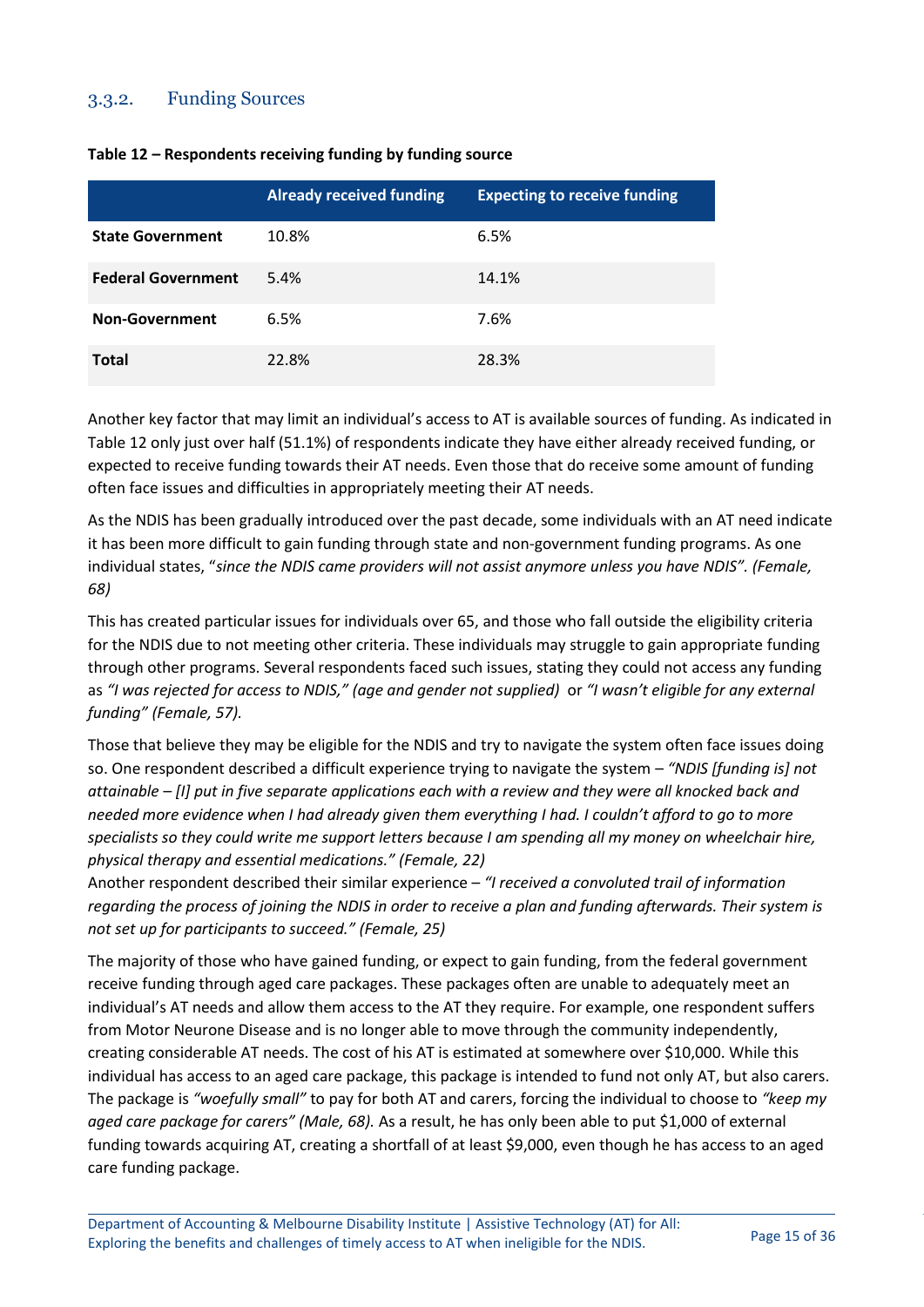Some respondents that were ineligible for funding under the NDIS were able to receive some funding through a state government program. Respondents received funding through programs such as the State-Wide Equipment Program (SWEP) in Victoria, the Queensland Medical Aids Subsidy Scheme, Queensland Artificial Limb Service, Western Australian Limb Service for Amputees (WALSA), and EnableNSW.

Some individuals who fall outside the eligibility criteria of the NDIS saw state government funding programs as their only real opportunity to be able to access funding, but still struggled to do so. One individual suffers from "*voice and speech loss, loss of balance, slow walking, pain and fatigue with mobility".* He has identified a need for a *"digital voice as close to mine with my sound, accent and language [to] help me keep some of my identity and culture. I think people would treat me better and have an improved connection as a person, and not just a person who uses a standard text to speech voice*" *(Male, 68).* This AT has an approximate cost of \$3,000, yet the individual, who is ineligible for the NDIS, is struggling to gain funding through a state government program. While they hope that "*SWEP may be [able] to contribute,"* they are not hopeful of being successful in receiving funding as there are *"too many requirements to fund through SWEP."*

Multiple respondents who received funding from a state government program also indicated that their funding was tied towards a specific piece of AT, and they did not have the level of choice they desired in choosing the piece of AT they felt was most appropriate for their needs.

Individuals that find themselves ineligible for any government funding are sometimes able to have their AT needs funded by a not-for-profit organisation. Respondents received funding from organisations such as the Robert Rose Foundation, the Motor Neurone Disease Association of South Australia, and the Motor Neurone Disease Association of Queensland. In some cases those who weren't able to access funding from a not-for-profit organisation have been forced to turn to family and friends to fund their AT needs, as one respondent reports their AT needs were *"funded in full by my parents" (Female, 34).*

The experiences of respondents show that there are issues associated with accessing AT funding from any source that limit an individual's ability to gain timely access to necessary AT. However, nearly half of all respondents indicate that they are not eligible for any funding program at all, and must self-fund any AT purchases. Self-funded purchases of AT are explored further later in this report.

### 3.3.3. Current wait times for AT

A further obstacle in gaining access to AT is wait times for funding applications to be approved, and for AT to be customised and delivered.

13 respondents indicated that they have applied for AT funding and are currently waiting to receive a funding outcome. While on average they believe a reasonable wait time between funding and receiving an outcome would be 3 months, the average current wait time is 16.5 months. These individuals typically have highly complex and costly AT needs, such as highly modified wheelchairs, or prosthetic limbs.

In some cases, wait times become quite extreme. One respondent indicated their current wait time since submitting an application for funding is 68 months. This individual appeared to have become quite disillusioned with the funding process, commenting that they don't expect to receive funding *"for the next 1,000 years*" *(Male, 64)*.

The COVID-19 pandemic appears to have had a mixed effect on wait times for AT. 54% of respondents currently waiting for AT indicated that the pandemic has had a moderate or greater delay on their acquisition of AT, while 46% reported that the pandemic has had no impact.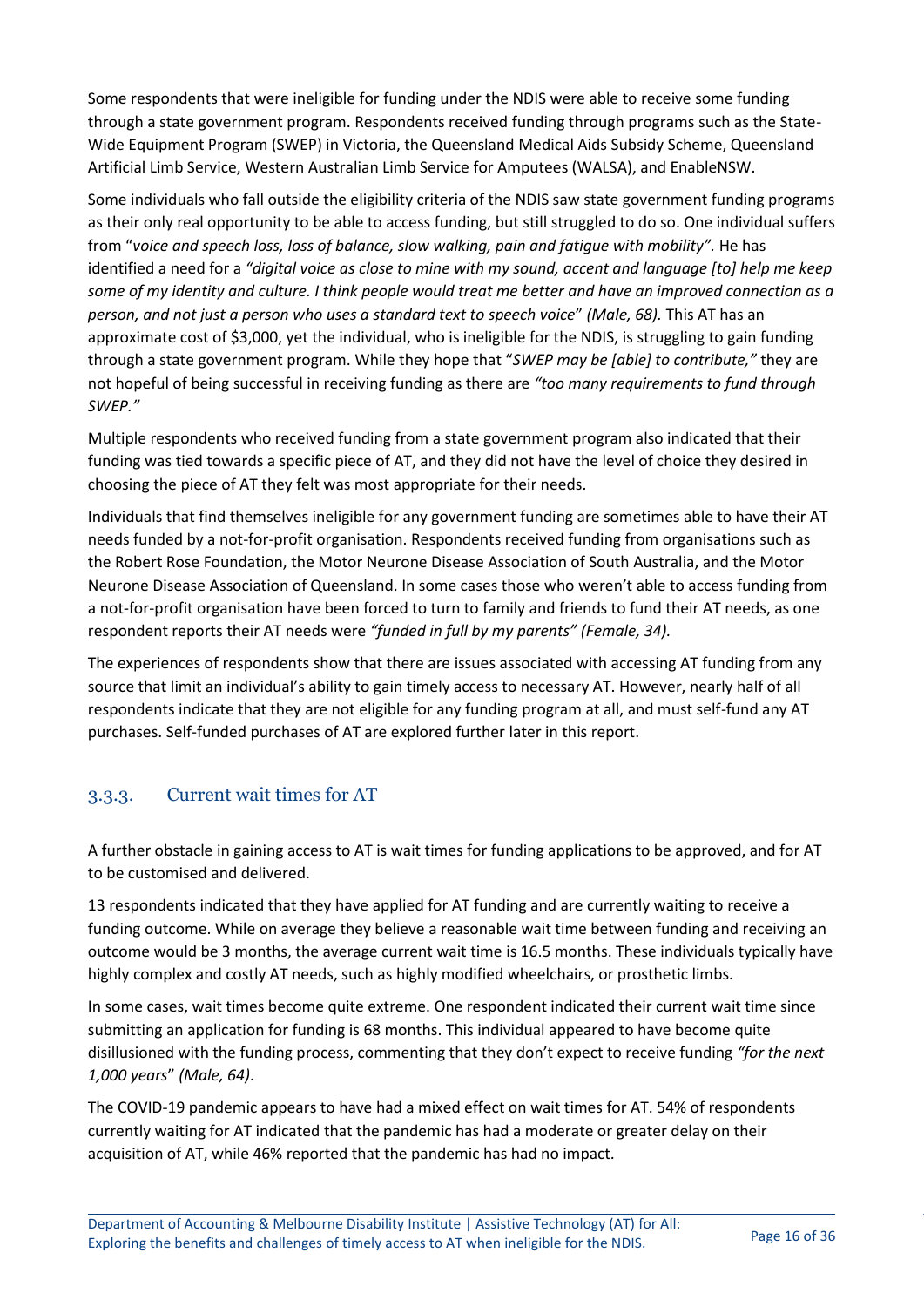Respondents generally indicated that the *"myriad of delays and bureaucracies" (Male, 65)* made the application process for AT funding difficult, and prompted many to consider self-funding their own purchases of AT.

### <span id="page-16-0"></span>**3.4. Those who cannot gain access to AT are driven towards self-purchases**

A combination of factors, including cost, lack of access to funding, and wait times, contribute to difficulties in accessing AT. This causes individuals to have needs that remain unmet, unless they are able to find an alternative method to gain access to AT, such as a self-funded purchase.

AT needs are often complex, and individuals often require more than one item of AT. Table 13 indicates what percentage of respondents have made a self-funded purchase of AT.

|                                           | <b>Partly self-funded</b> | <b>Fully self-funded</b> | <b>Partly or fully self-funded</b> |
|-------------------------------------------|---------------------------|--------------------------|------------------------------------|
| All current AT needs met 13.0%            |                           | 32.6%                    | 45.7%                              |
| <b>Still have outstanding</b><br>AT needs | 15.2%                     | 28.3%                    | 43.5%                              |
| <b>Total</b>                              | 28.3%                     | 60.9%                    | 89.1%                              |

#### **Table 13 – Self-funded purchases of AT**

Table 13 provides evidence that 89.1% of respondents have made some kind of self-funded purchase of AT. Responses from individuals indicate that in general, they are driven to self-fund their AT when they have no other funding options available, and have an unavoidable need for AT. As one respondent indicated, *"whether I received funding or not, I NEEDED [AT] to walk, there was no other option" (Male, 77)*. This is a sentiment shared by a number of respondents, who felt they have no alternatives but to find a way to purchase AT using their own funds. Another individual shared their circumstances of suffering from *"Huntington's Disease and need[ing] a wheelchair to access the community."* They indicated they felt left out of the AT funding system, posing the question, *"When in aged care, who funds [this]? (Female, 69)"*

Other individuals have not yet made a self-funded AT purchase, but may well be forced to make one in the future, having *"no funding mechanism to support an AT purchase – I am not eligible for [any] schemes" (Female, 29).*

Nearly half of those who have self-funded a purchase still have outstanding AT needs and require further funding. One respondent, who suffers from a range of disabilities and ailments, detailed a myriad of AT they require, including *"a powered wheelchair with tilt and raise, a hoist for transfers, a toilet commode, continence aids, and a neck lanyard attached to a mobile phone" (Male, 73).* As is the case with other individuals, some of the required AT are far more complex and costly than others. Comments from respondents generally indicate that while they may be able to self-fund the purchase of a relatively simple AT, it is not feasible to self-fund a purchase of more costly AT.

The comments provided by respondents make it clear that individuals are not making self-funded purchases of AT simply for convenience, or because they have adequate savings to fund all their needs. Rather, they are making self-funded purchases out of necessity, facing a choice of finding a way to selffund, or going without the AT they need to improve their quality of life.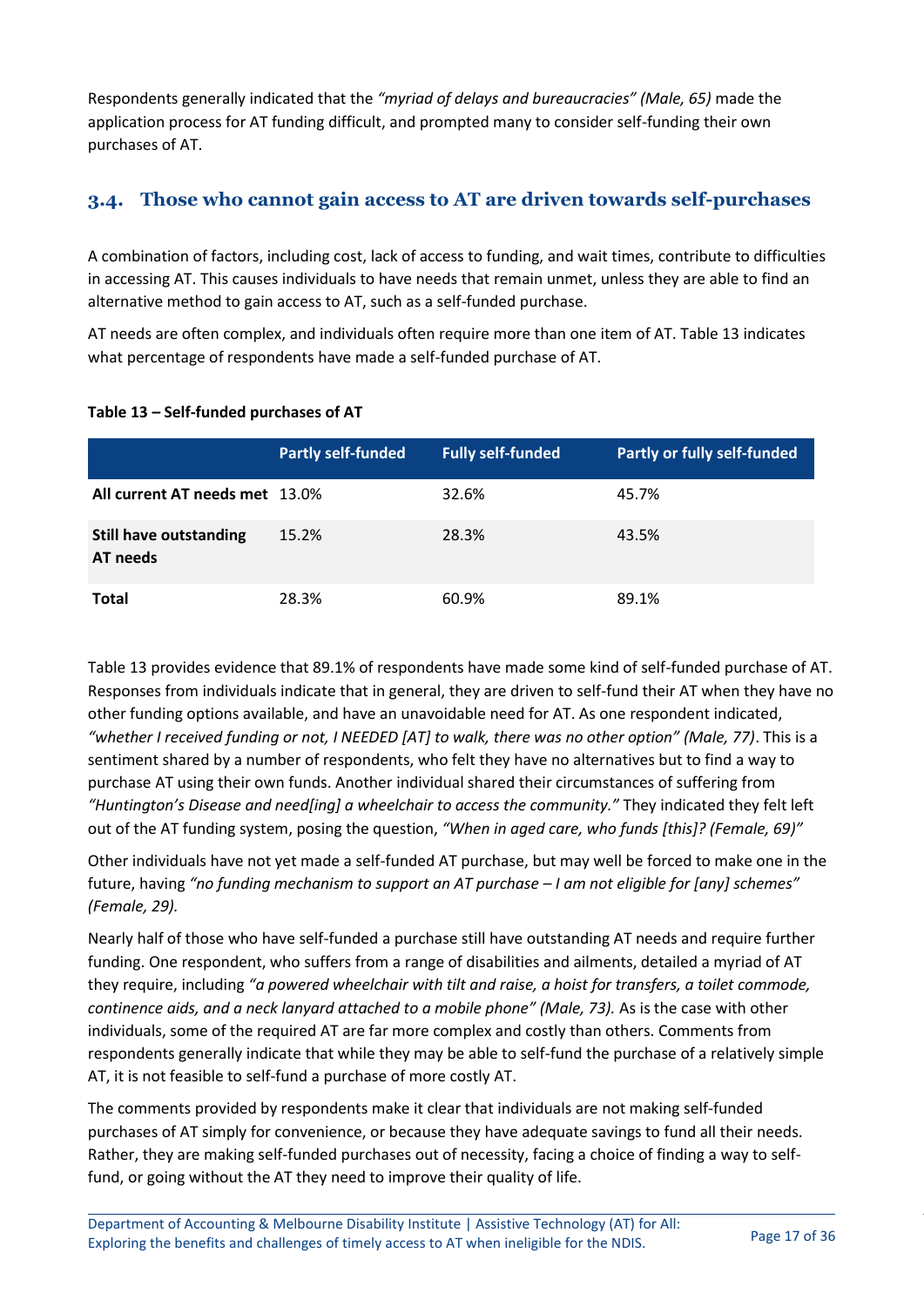# <span id="page-17-0"></span>**4. Conclusion**

The results of this study indicate that gaining timely access to AT can have a substantial impact on the daily lives of individuals living with a disability, particularly through the ability of AT to enable individuals to achieve desirable social and economic outcomes. Particularly in areas such as mental health and wellbeing, community engagement, and access to recreation and everyday services, respondents indicate that AT has a real and meaningful impact in their lives. Those that have been unable to access AT indicate they experience hardship in these areas, and can see that gaining access to AT would considerably improve their lives.

While funding schemes, such as the NDIS and various state government based programs, do help connect individuals in the community with the AT they need, there is a large portion of the community that fall through the cracks and are unable to have their AT needs met.

Those individuals who have not yet acquired the AT they need generally have just as great a need as those who have acquired AT. It is not the case that they are able to live their best possible daily life without AT, but instead face a series of obstacles in gaining access to AT, such as high cost, ineligibility for various funding programs, and excessive wait times.

Many individuals see no alternative but to fund their own AT purchase, at considerable personal expense, or rely on the generosity of their family and friends. Ultimately, many people in the Australian community continue to live without the AT they have a real need for.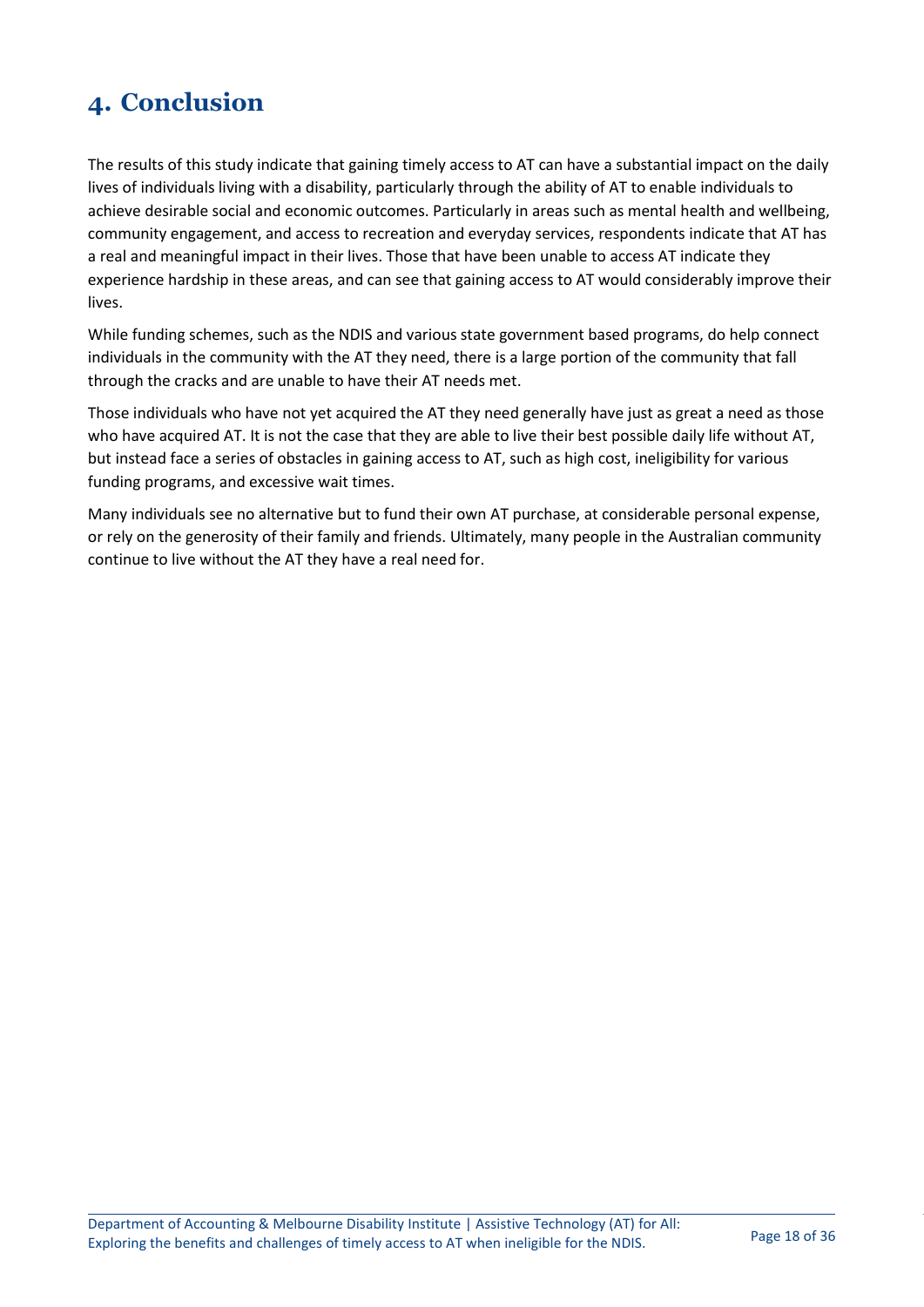## <span id="page-18-0"></span>**References**

Australian Bureau of Statistics. (2019). *Disability, Ageing and Carers, Australia: Summary of Findings 2018*. [https://www.abs.gov.au/statistics/health/disability/disability-ageing-and-carers-australia-summary](https://www.abs.gov.au/statistics/health/disability/disability-ageing-and-carers-australia-summary-findings/latest-release)[findings/latest-release](https://www.abs.gov.au/statistics/health/disability/disability-ageing-and-carers-australia-summary-findings/latest-release)

Desmond D, Layton N, Bentley J, Boot FH, Borg J, Dhungana BM, Gallagher P, Gitlow L, Gowran RJ, Groce N, Mavrou K, Mackeogh T, McDonald R, Pettersson C, Scherer MJ. *Assistive technology and people: a position paper from the first global research, innovation and education on assistive technology (GREAT) summit*. *Disability and Rehabilitation: Assistive Technology*. 13(5):437-444. doi: 10.1080/17483107.2018.1471169.

National Disability Insurance Scheme (2022), *Assistive Technology Explained.*  <https://www.ndis.gov.au/participants/assistive-technology-explained>(last accessed April 2022).

World Health Organization. (2002.) *International classification of functioning, disability and health (ICF)*, Geneva: World Health Organization.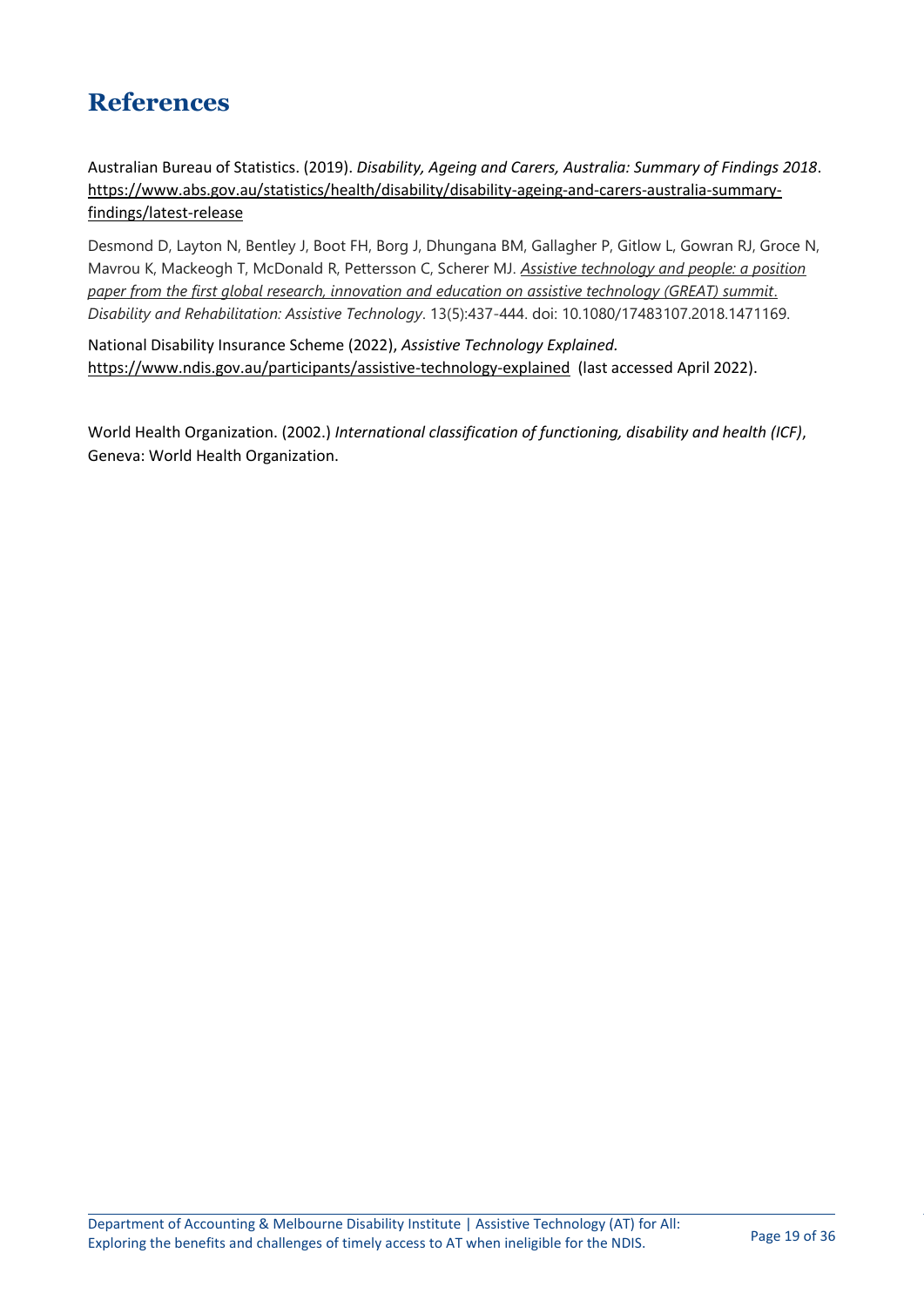# <span id="page-19-0"></span>**Appendix – Survey Materials**

The following displays the survey instrument that was administered to survey respondents. Please note the questions shown here are those shown to participants that indicated they have already acquired AT at some stage in the last two years. Individuals who indicated they have not yet acquired AT answered questions that were substantively the same, but contained slightly different wording to appropriately reflect their circumstances.

#### Q1.1 **Thank you for your interest in this survey.**

The purpose of this survey is to understand the benefits and issues involved in the provision of Assistive Technology and any unmet need.

*For the purposes of this study we define Assistive Technology (AT) broadly as products, equipment, instruments, or software that help a person with disability function and participate in society. They are sometimes also referred to as 'aids and equipment', 'medical appliances', or 'medical devices'.*

We are seeking responses from individuals who have a need for AT, and are NOT financially supported through an NDIS plan, regardless of whether or not the AT has been acquired yet.

We expect this survey to take no longer than 10-15 minutes to complete. The survey may be completed by someone on behalf of the individual with the need for AT, in which case it should be completed from the perspective of the person with the need for AT.

Your responses are completely anonymous, confidential, and highly valued. This survey is being conducted by researchers from the University of Melbourne for the Assistive Technology for All Alliance. Only the researchers will have access to the raw data. This study has been approved by the University's Human Research Ethics Committee (HREC 20900). For further details of the risks and benefits of participation, the contact details for the researchers, or to lodge a complaint with the research ethics committee please refer to the plain language statement available [Here.](https://melbourneuni.au1.qualtrics.com/CP/File.php?F=F_9WvQM0SH9acSSjk)

If participating in this project causes you distress or discomfort, there is help available: 1800RESPECT can provide you with support, information and referral to assist in supporting people with disability. You can contact them on 1800 727 732 or through online chat.<https://www.1800respect.org.au/> BeyondBlueprovides information and support to help everyone in Australia achieve their best possible mental health, whatever their age and wherever they live. There is specific support available for people with disability. Call 1300 22 4636 or visit <https://www.beyondblue.org.au/> SANE Help Centre provides counselling, support, information and referrals to adults who identify as having a complex mental health issue, complex trauma or high levels of psychological distress. 1800 18 7263 or<https://www.sane.org/>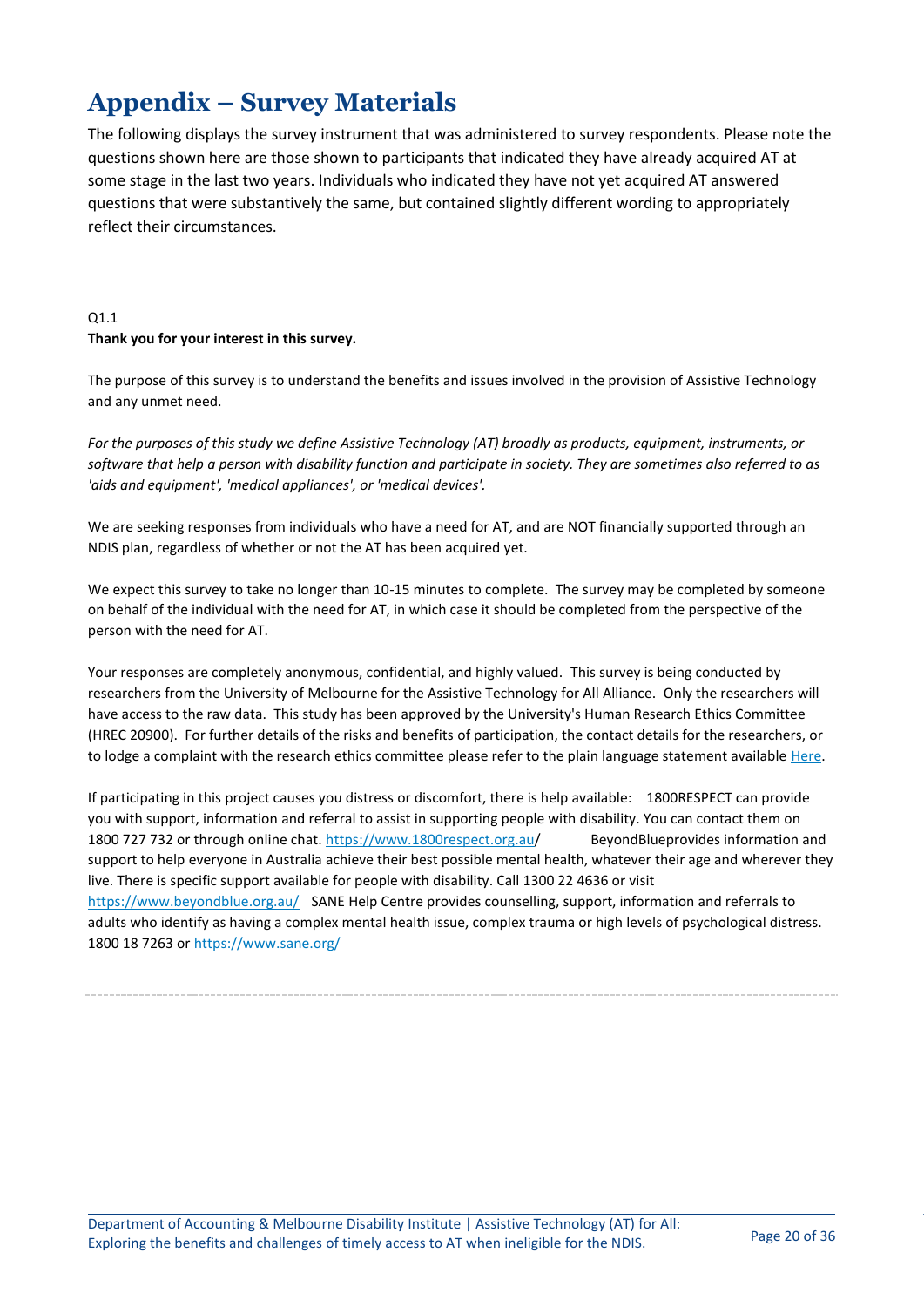Q1.2

Complete the following for yourself, or on behalf of the person you are representing, to confirm your eligibility for this study.

I/the person I represent (select all that apply)

is actively seeking or have/has acquired AT or require AT (1)

is not on an NDIS plan (2)

consent to participate in this study (3)

Q1.3 Please indicate below whether you are responding to this survey based on your own experiences, or you are responding on behalf of another person with a need for AT.

If you are responding on behalf of another person with a need for AT, please answer the remainder of this survey from their perspective.

 $\bigcirc$  I am responding to this survey based on your own experiences (1)

 $\bigcirc$  I am responding on behalf of another person with a need for AT. (2)

#### Q1.4

For the purposes of this study we define Assistive Technology (AT) broadly as products, equipment, instruments, or software that help a person with disability function and participate in society. They are sometimes also referred to as 'aids and equipment', 'medical appliances', or 'medical devices'.

What is your current situation with respect to AT (select all that apply):

| I have acquired AT in the last 2 years (1)                                    |
|-------------------------------------------------------------------------------|
| I have self-funded AT purchase(s) in the last 2 years (2)                     |
| I have accessed external funding for AT purchase(s) in the last 2 years $(3)$ |
| I have been placed on an AT waitlist in the last 2 years (4)                  |
| I have a current need for AT, but no access to fund an AT purchase(s) $(5)$   |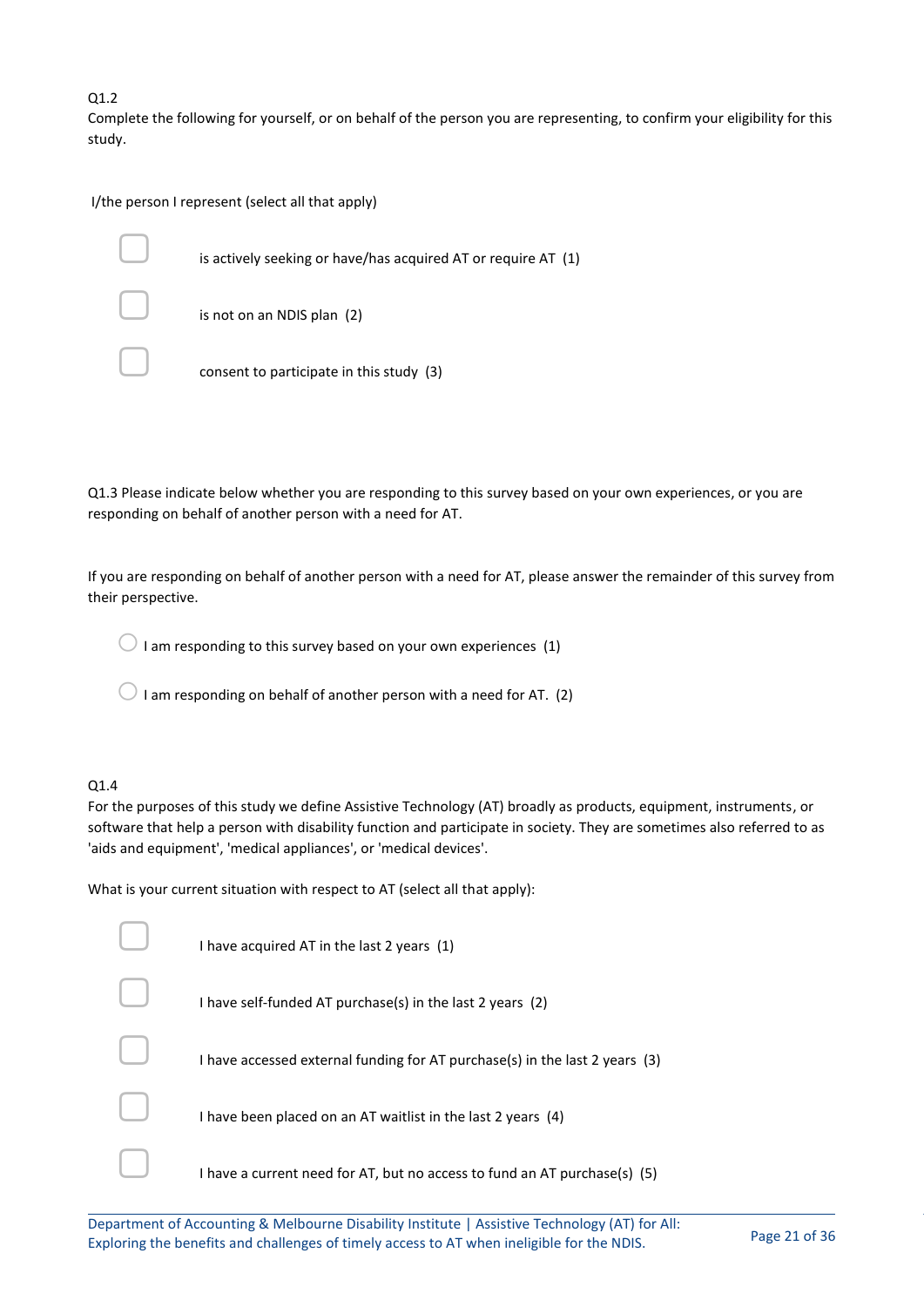Q1.5 Please briefly describe the nature of your functional impairment that AT will assist.

\_\_\_\_\_\_\_\_\_\_\_\_\_\_\_\_\_\_\_\_\_\_\_\_\_\_\_\_\_\_\_\_\_\_\_\_\_\_\_\_\_\_\_\_\_\_\_\_\_\_\_\_\_\_\_\_\_\_\_\_\_\_\_\_

\_\_\_\_\_\_\_\_\_\_\_\_\_\_\_\_\_\_\_\_\_\_\_\_\_\_\_\_\_\_\_\_\_\_\_\_\_\_\_\_\_\_\_\_\_\_\_\_\_\_\_\_\_\_\_\_\_\_\_\_\_\_\_\_

\_\_\_\_\_\_\_\_\_\_\_\_\_\_\_\_\_\_\_\_\_\_\_\_\_\_\_\_\_\_\_\_\_\_\_\_\_\_\_\_\_\_\_\_\_\_\_\_\_\_\_\_\_\_\_\_\_\_\_\_\_\_\_\_

\_\_\_\_\_\_\_\_\_\_\_\_\_\_\_\_\_\_\_\_\_\_\_\_\_\_\_\_\_\_\_\_\_\_\_\_\_\_\_\_\_\_\_\_\_\_\_\_\_\_\_\_\_\_\_\_\_\_\_\_\_\_\_\_

\_\_\_\_\_\_\_\_\_\_\_\_\_\_\_\_\_\_\_\_\_\_\_\_\_\_\_\_\_\_\_\_\_\_\_\_\_\_\_\_\_\_\_\_\_\_\_\_\_\_\_\_\_\_\_\_\_\_\_\_\_\_\_\_

\_\_\_\_\_\_\_\_\_\_\_\_\_\_\_\_\_\_\_\_\_\_\_\_\_\_\_\_\_\_\_\_\_\_\_\_\_\_\_\_\_\_\_\_\_\_\_\_\_\_\_\_\_\_\_\_\_\_\_\_\_\_\_\_

\_\_\_\_\_\_\_\_\_\_\_\_\_\_\_\_\_\_\_\_\_\_\_\_\_\_\_\_\_\_\_\_\_\_\_\_\_\_\_\_\_\_\_\_\_\_\_\_\_\_\_\_\_\_\_\_\_\_\_\_\_\_\_\_

\_\_\_\_\_\_\_\_\_\_\_\_\_\_\_\_\_\_\_\_\_\_\_\_\_\_\_\_\_\_\_\_\_\_\_\_\_\_\_\_\_\_\_\_\_\_\_\_\_\_\_\_\_\_\_\_\_\_\_\_\_\_\_\_

\_\_\_\_\_\_\_\_\_\_\_\_\_\_\_\_\_\_\_\_\_\_\_\_\_\_\_\_\_\_\_\_\_\_\_\_\_\_\_\_\_\_\_\_\_\_\_\_\_\_\_\_\_\_\_\_\_\_\_\_\_\_\_\_

\_\_\_\_\_\_\_\_\_\_\_\_\_\_\_\_\_\_\_\_\_\_\_\_\_\_\_\_\_\_\_\_\_\_\_\_\_\_\_\_\_\_\_\_\_\_\_\_\_\_\_\_\_\_\_\_\_\_\_\_\_\_\_\_

Q4.1 For the purposes of this survey, we would like you to focus on the AT that would have greatest impact in your daily life. This must be AT you have acquired, or sought to acquire in the last 2 years, or that you have a current need for.

Q4.2

Please briefly describe this AT, and how it would impact your daily life.

Q4.3 At what stage in the process of acquiring this AT are you?

- $\bigcirc$  I have already acquired the AT (1)
- $\bigcirc$  I have already received funding for AT, but have not yet acquired it. (2)
- $\bigcirc$  I am waiting for AT funding (3)
- $\bigcirc$  I have not yet applied for AT funding (4)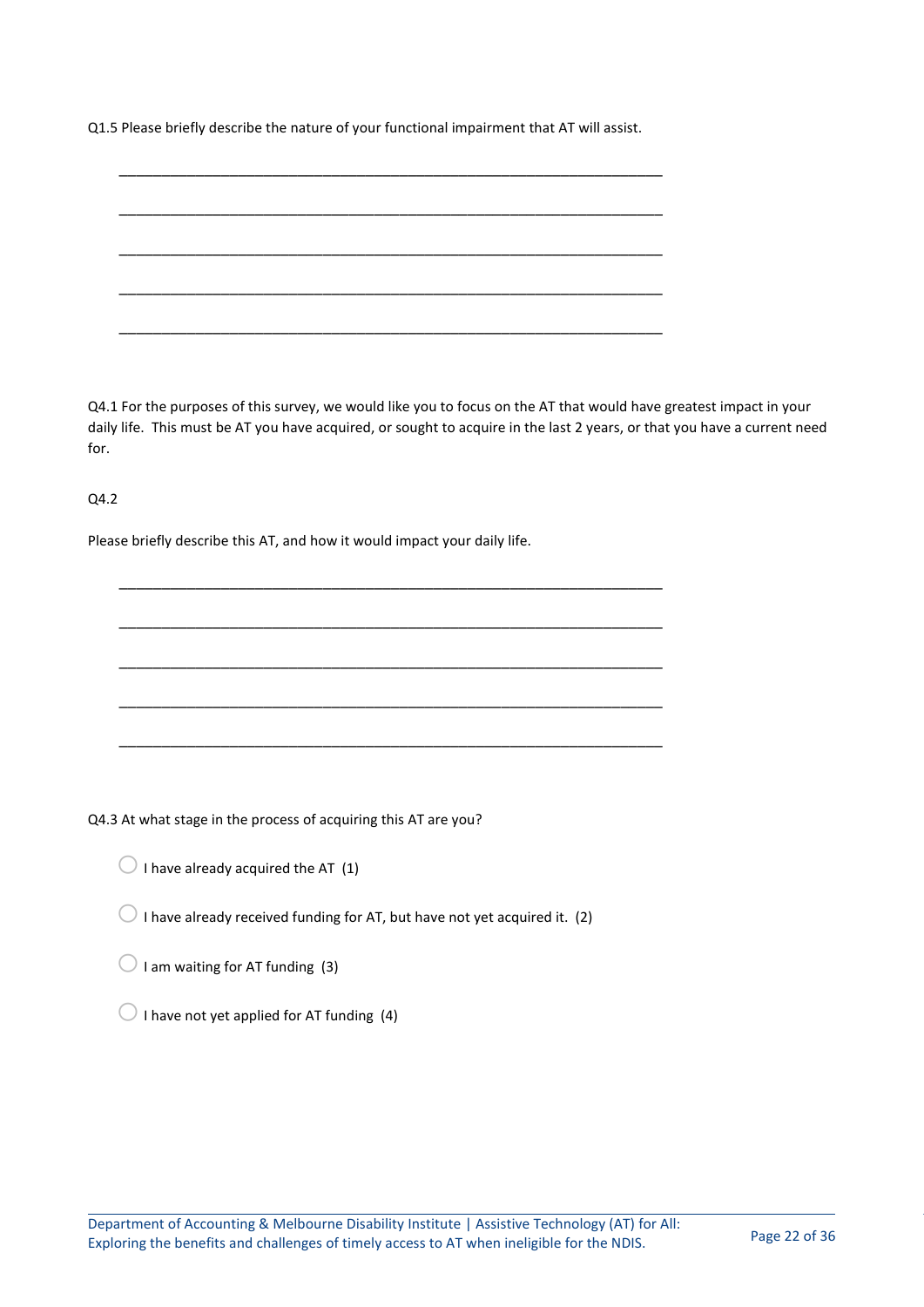#### Q4.4 Approximately when did you apply for AT funding?

|                                                                      | Month (MM) (1) | Year (YY) (2) |
|----------------------------------------------------------------------|----------------|---------------|
| Please enter a numerical date in<br>Month (MM), Year (YY) format (1) |                |               |

#### Q4.5 Approximately when did you receive funding for AT?

|                                                                      | Month (MM) (1) | Year (YY) (2) |
|----------------------------------------------------------------------|----------------|---------------|
| Please enter a numerical date in<br>Month (MM), Year (YY) format (1) |                |               |

#### Q4.6 Approximately when did you receive your AT?

|                                                                      | Month (MM) (1) | Year (YY) (2) |
|----------------------------------------------------------------------|----------------|---------------|
| Please enter a numerical date in<br>Month (MM), Year (YY) format (1) |                |               |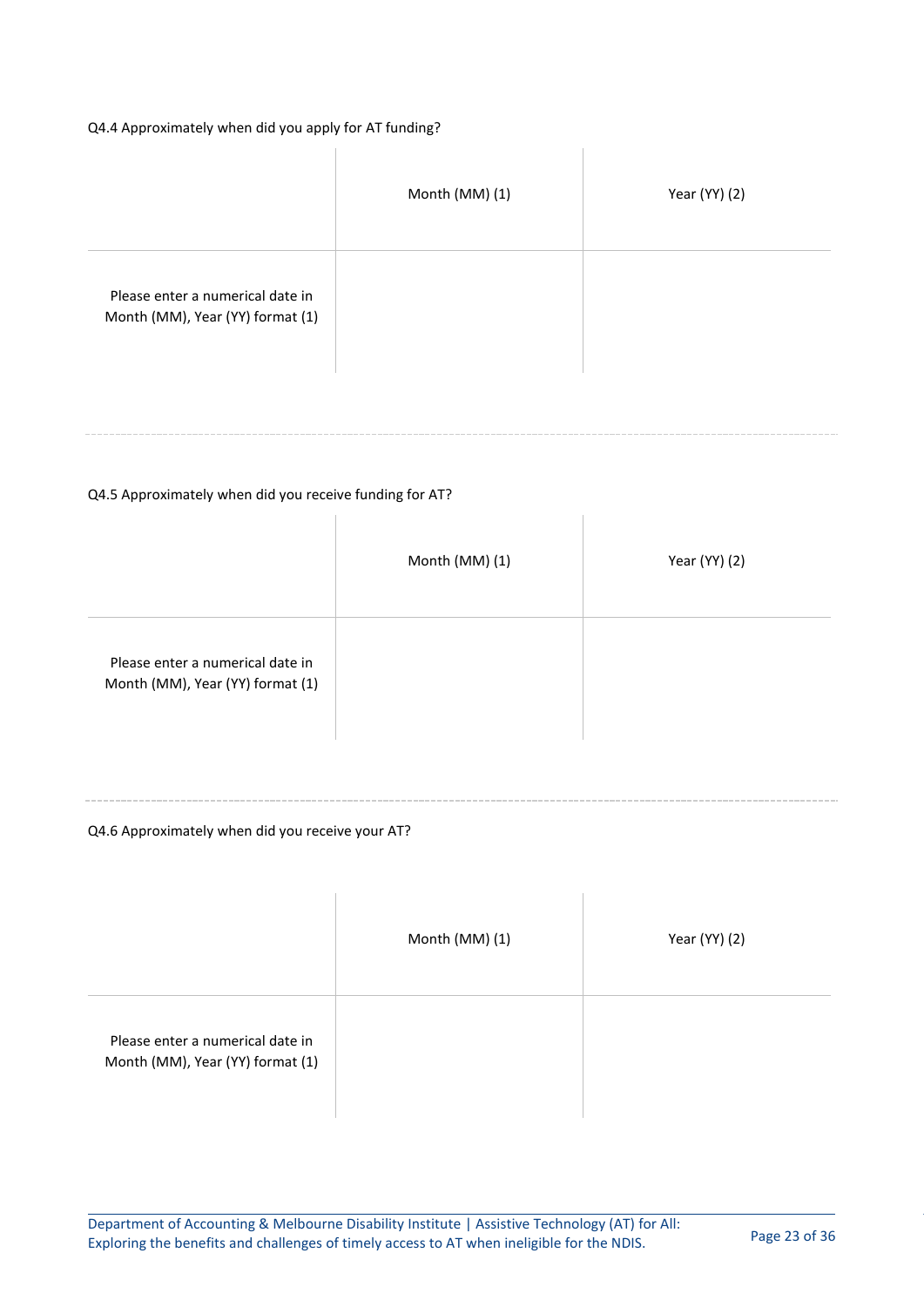Q4.8 To what extent has COVID-19 delayed your acquisition of AT?

 $\bigcirc$  Little to no delay (1)  $\bigcirc$  A slight delay (2)  $\bigcirc$  A moderate delay (3)  $\bigcirc$  A great delay (4)  $\bigcirc$  An extreme delay (5)  $\bigcirc$  N/A (6)

Q4.9

How many **months** do you believe would be a reasonable time to wait between applying for your AT, and having your AT delivered?

\_\_\_\_\_\_\_\_\_\_\_\_\_\_\_\_\_\_\_\_\_\_\_\_\_\_\_\_\_\_\_\_\_\_\_\_\_\_\_\_\_\_\_\_\_\_\_\_\_\_\_\_\_\_\_\_\_\_\_\_\_\_\_\_

Q4.10 How many **hours per week** of formal support (i.e., paid carer or support worker) and informal care (i.e., unpaid carer such as a relative, friend etc.) do you typically receive per week when not having access to AT?

| $\bigcirc$ Formal Care (1)   |  |
|------------------------------|--|
| $\bigcirc$ Informal Care (2) |  |
|                              |  |

Q4.11 How many **hours per week** of formal support (i.e., paid carer or support worker) and informal care (i.e., unpaid carer such as a relative, friend etc.) do you estimate you will need per week, or currently need per week, when you have access to AT?

oFormal Care (1) \_\_\_\_\_\_\_\_\_\_\_\_\_\_\_\_\_\_\_\_\_\_\_\_\_\_\_\_\_\_\_\_\_\_\_\_\_\_\_\_\_\_\_\_\_\_\_\_

oInformal Care (2) \_\_\_\_\_\_\_\_\_\_\_\_\_\_\_\_\_\_\_\_\_\_\_\_\_\_\_\_\_\_\_\_\_\_\_\_\_\_\_\_\_\_\_\_\_\_\_\_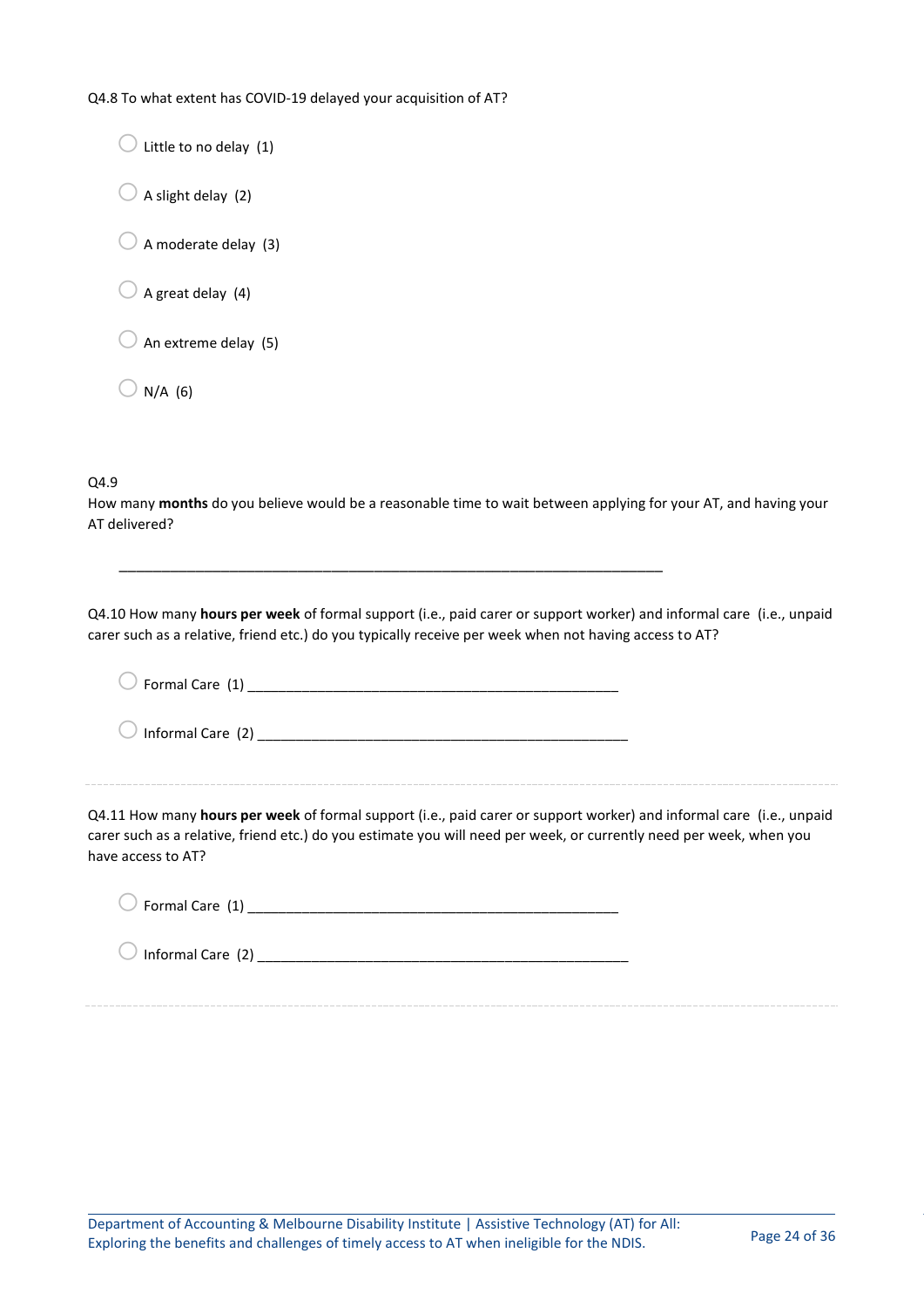#### Q4.14 When did you first identify a need for AT?

 $\overline{\phantom{a}}$ 

|                                                                      | Month (MM) (1) | Year (YY) (2) |
|----------------------------------------------------------------------|----------------|---------------|
| Please enter a numerical date in<br>Month (MM), Year (YY) format (1) |                |               |

 $\| \cdot \|$ 

#### Q4.15 When did you first take action about your need for AT?

|                                                                      | Month (MM) (1) | Year (YY) (2) |
|----------------------------------------------------------------------|----------------|---------------|
| Please enter a numerical date in<br>Month (MM), Year (YY) format (1) |                |               |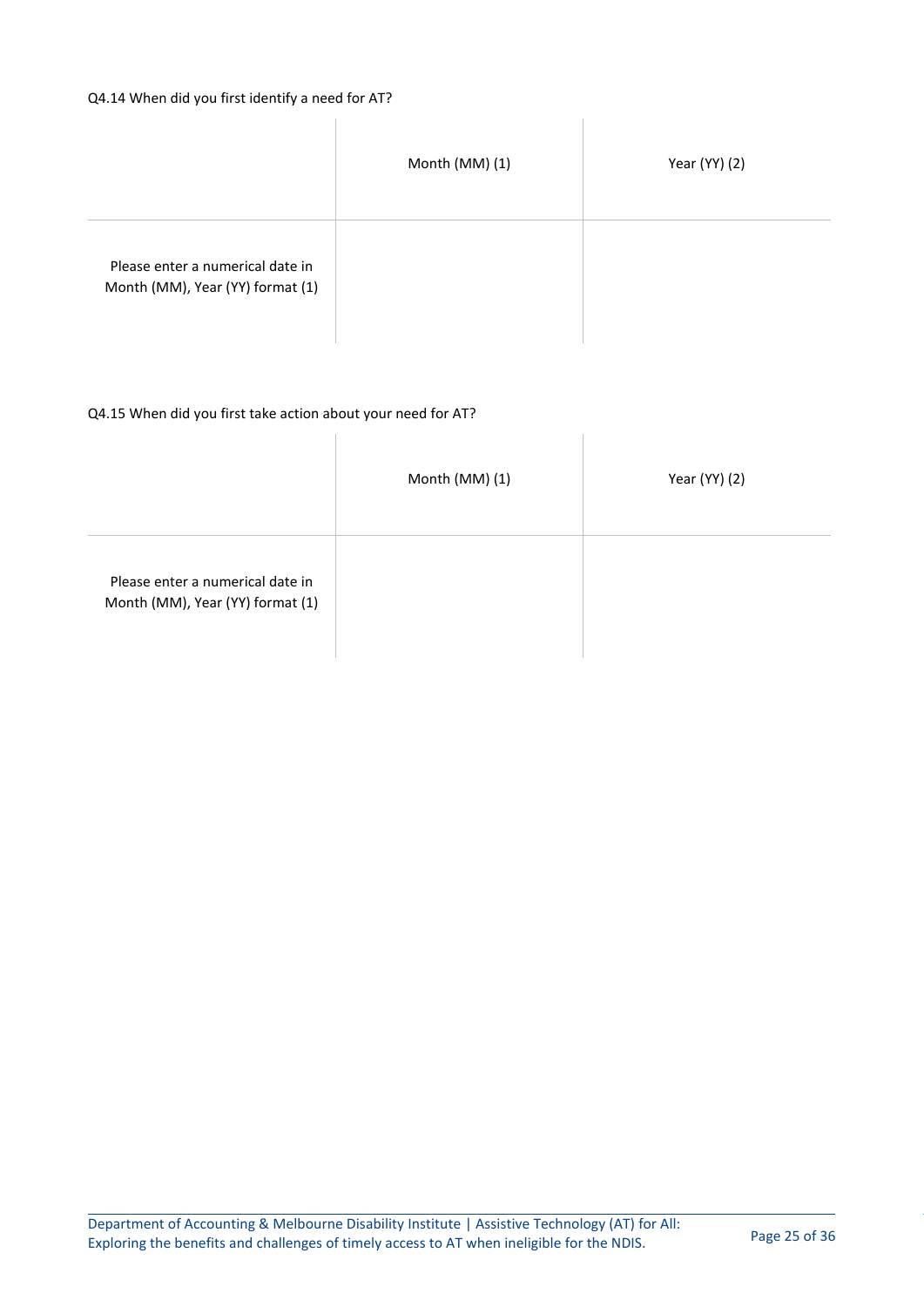Q4.16 What information sources did you make use of to learn more information about AT? (Please select as many information sources as you made use of)

|                                                                      | Doctor (GP) (1)                             |  |
|----------------------------------------------------------------------|---------------------------------------------|--|
|                                                                      | Specialist Doctor (2)                       |  |
|                                                                      | Internet/Google search (3)                  |  |
|                                                                      | Friends or family (4)                       |  |
|                                                                      | Community organisation (e.g. COTA) (5)      |  |
|                                                                      | Allied Health professional (6)              |  |
|                                                                      | Disability Specific Organisation (7)        |  |
|                                                                      | Assistive Technology Centre or Database (8) |  |
|                                                                      |                                             |  |
|                                                                      |                                             |  |
| Q4.17 How did you find the process of learning information about AT? |                                             |  |
|                                                                      |                                             |  |

| Extremely easy (1)                                                                                                                  |   |      |      |      |      |       |
|-------------------------------------------------------------------------------------------------------------------------------------|---|------|------|------|------|-------|
| Somewhat easy (2)                                                                                                                   |   |      |      |      |      |       |
| Neither easy nor difficult (3)                                                                                                      |   |      |      |      |      |       |
| Somewhat difficult (4)                                                                                                              |   |      |      |      |      |       |
| Extremely difficult (5)                                                                                                             |   |      |      |      |      |       |
| Q4.18 Approximately what is the typical cost of your AT (in Australian Dollars (AUD))?<br>(sliding scale -- click on slide to move) |   |      |      |      |      |       |
|                                                                                                                                     | 0 | 2000 | 4000 | 6000 | 8000 | 10000 |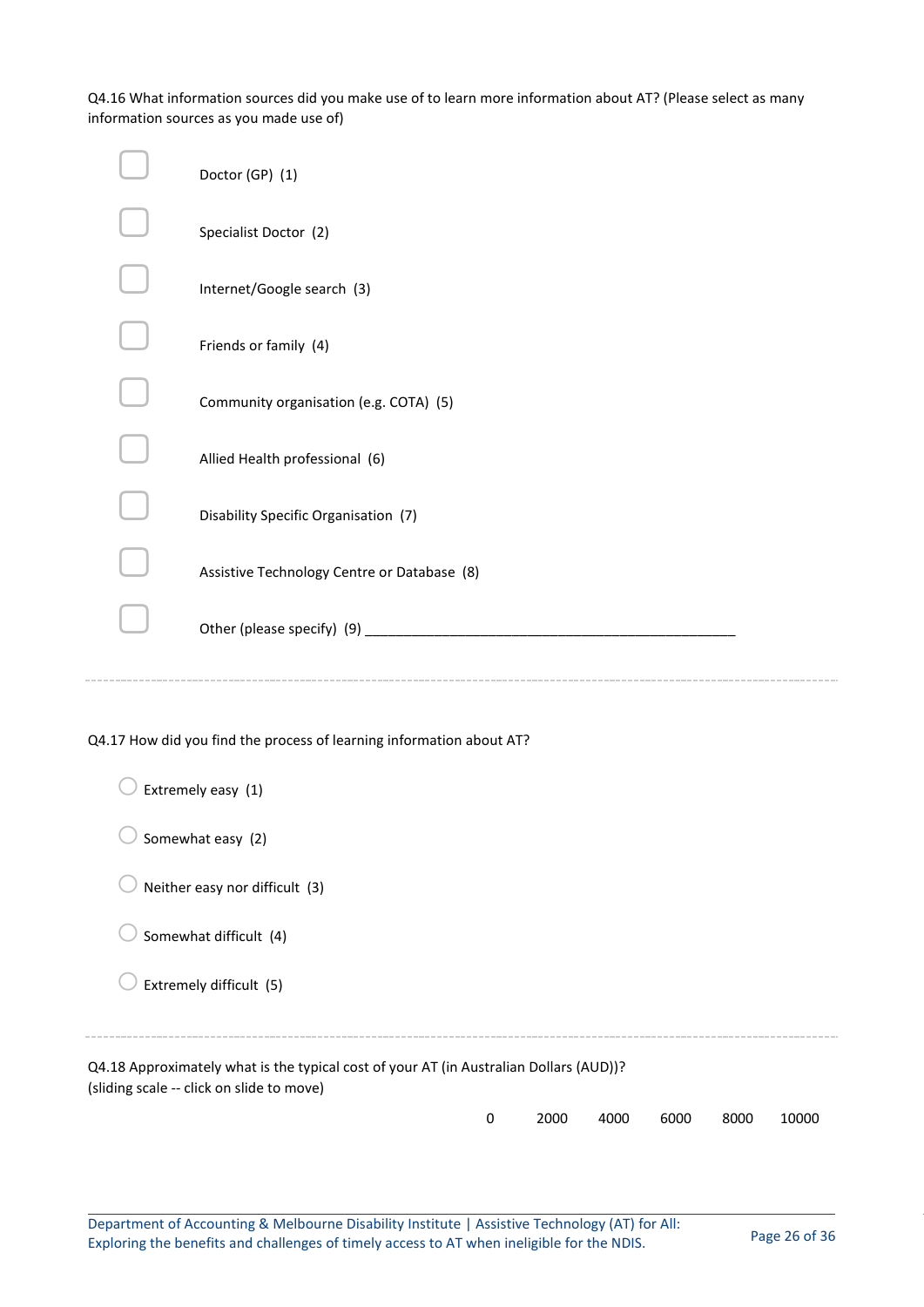| Q4.19 Approximately how much external funding have you received towards your AT (in Australian Dollars (AUD))?<br>(sliding scale -- click on slide to move) |           |      |      |      |      |       |
|-------------------------------------------------------------------------------------------------------------------------------------------------------------|-----------|------|------|------|------|-------|
|                                                                                                                                                             | $\pmb{0}$ | 2000 | 4000 | 6000 | 8000 | 10000 |
| $\left( \right)$                                                                                                                                            |           |      |      |      |      |       |
|                                                                                                                                                             |           |      |      |      |      |       |
| Q4.21 Where have you received external funding for AT from?                                                                                                 |           |      |      |      |      |       |
| Federal Government (if possible specify government department) (1)                                                                                          |           |      |      |      |      |       |
| State Government (if possible specify government department) (2)                                                                                            |           |      |      |      |      |       |
|                                                                                                                                                             |           |      |      |      |      |       |
| I don't know if my funding comes from Government or a Non-Government source (if possible please specify                                                     |           |      |      |      |      |       |
| Q4.23<br>Have you purchased AT using some of your own personal funds or funds of immediate family members (i.e a self-<br>funded purchase)?                 |           |      |      |      |      |       |
| No(1)                                                                                                                                                       |           |      |      |      |      |       |

 $\bigcirc$  Yes, partly self-funded (2)

 $\bigcirc$  Yes, fully self-funded (3)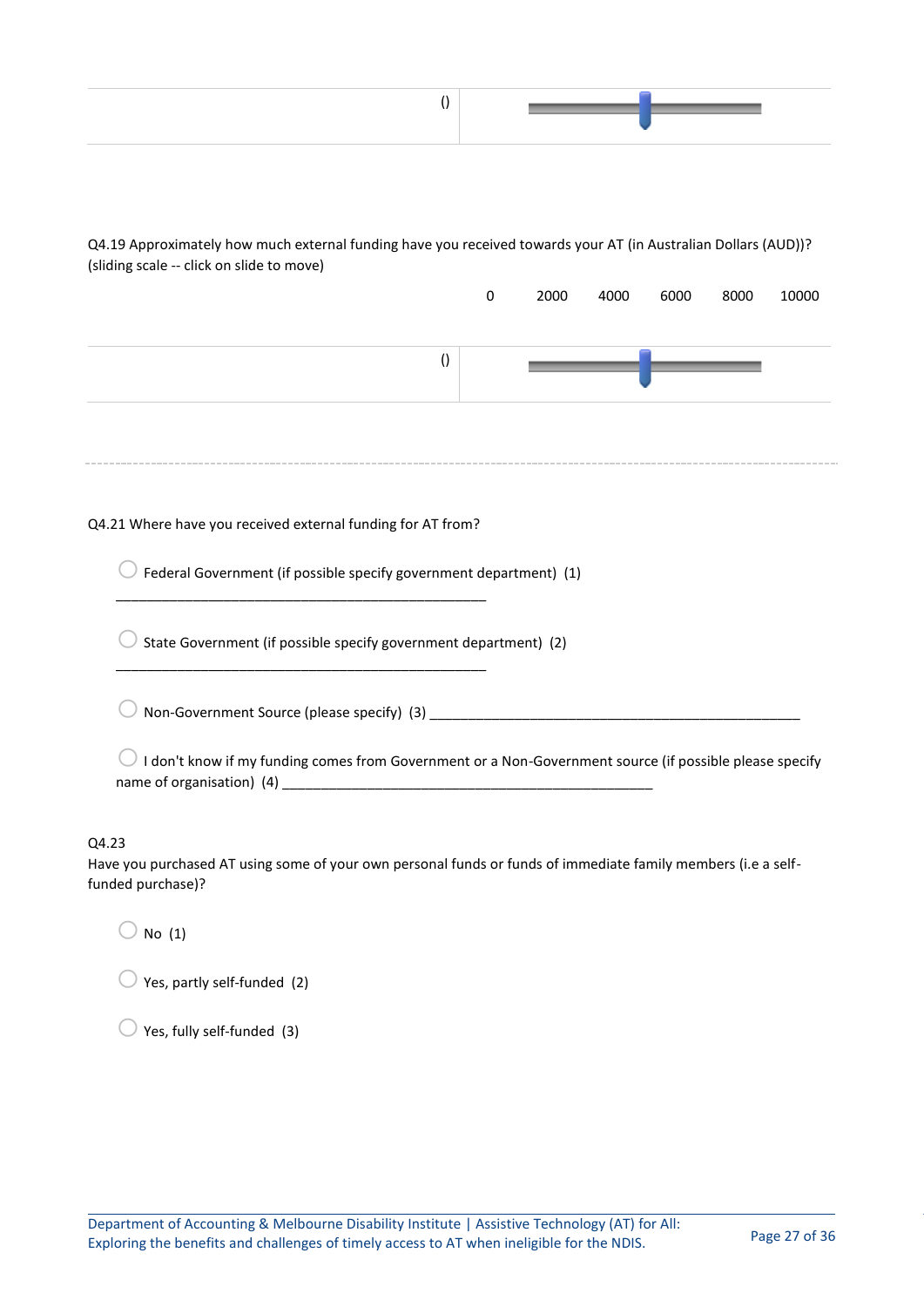| Q4.24 Why did you make a self-funded purchase of AT? (Please select all options that are relevant to you) |
|-----------------------------------------------------------------------------------------------------------|
| A self-funded purchase provided me with a greater choice of AT (1)                                        |
| I experienced too many delays in receiving external funding for AT (2)                                    |
| I experienced too many delays in the delivery of externally-funded AT (3)                                 |
| Other (Please briefly specify) (4)                                                                        |
|                                                                                                           |

Q4.25 Do you feel making a self-funded purchase of AT was worthwhile?

 $\bigcirc$  Yes (1)

 $\bigcirc$  No (2)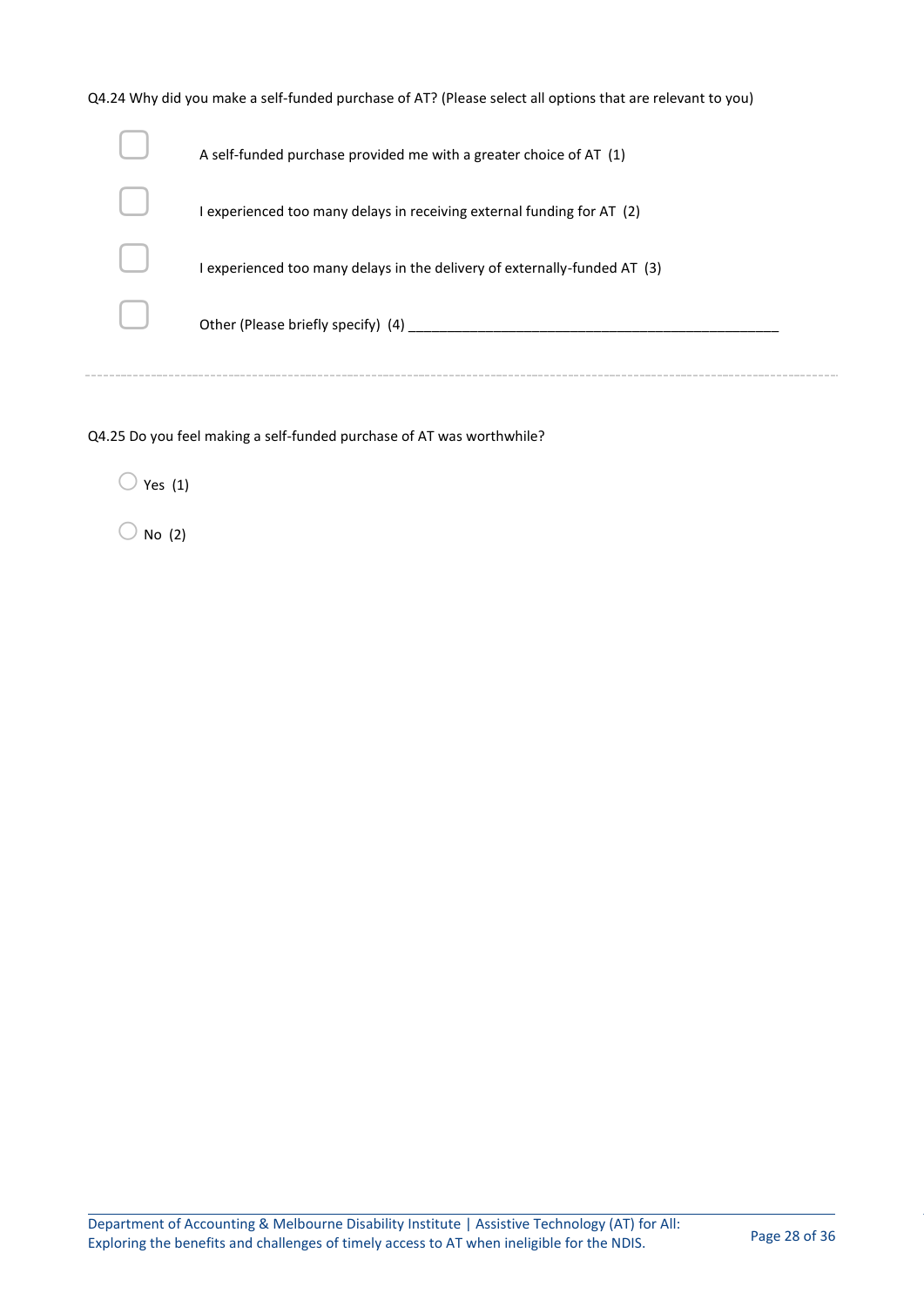#### Q4.26

Thinking about the AT you have acquired, what impact has gaining access to AT had on your opportunity to access the following?

|                                                                     | Little to no<br>impact (1) | A slight<br>impact (2) | A moderate<br>impact (3) | A great<br>impact (4) | An extreme<br>impact (5) | N/A(6) |
|---------------------------------------------------------------------|----------------------------|------------------------|--------------------------|-----------------------|--------------------------|--------|
| Independent<br>Living (1)                                           |                            |                        |                          |                       |                          |        |
| Transport<br>services (e.g.<br>driving,<br>public<br>transport) (2) |                            |                        |                          |                       |                          |        |
| Education (3)                                                       |                            |                        |                          |                       |                          |        |
| Employment<br>(4)                                                   |                            |                        |                          |                       |                          |        |
| Recreational<br>activities (5)                                      |                            |                        |                          |                       |                          |        |
| Everyday<br>services (e.g.<br>retail, bank,<br>post office)<br>(6)  |                            |                        |                          |                       |                          |        |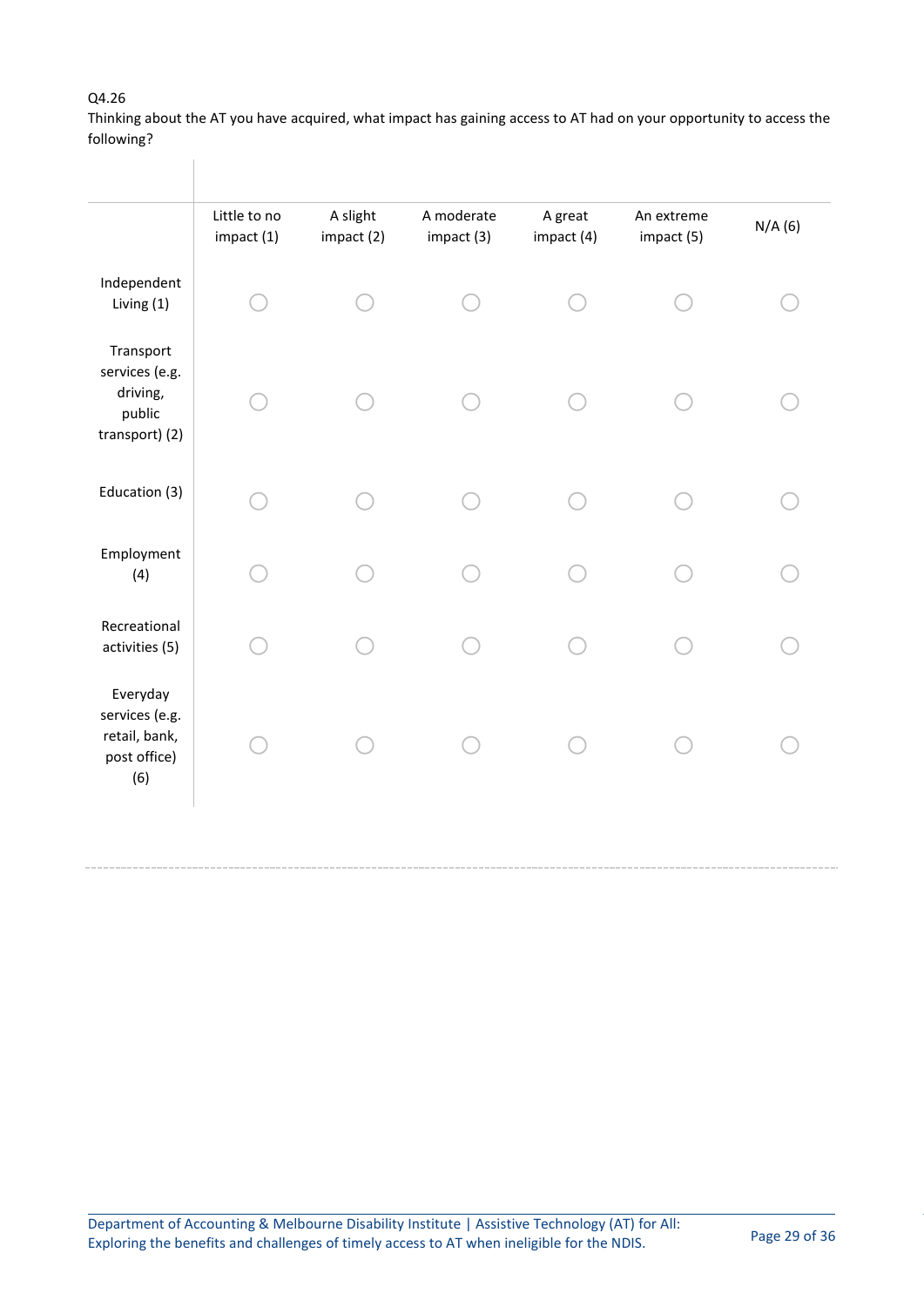#### Q4.28

Thinking about the AT you have acquired, what improvement has your AT had on the following?

|                                                                            | Little to no<br>improvement<br>(1) | A slight<br>improvement<br>(2) | A moderate<br>improvement<br>(3) | A great<br>improvement<br>(4) | An extreme<br>improvement<br>(5) | N/A(6) |
|----------------------------------------------------------------------------|------------------------------------|--------------------------------|----------------------------------|-------------------------------|----------------------------------|--------|
| My need for<br>carers/support<br>workers (1)                               |                                    |                                |                                  |                               |                                  |        |
| The amount of<br>money I spend<br>on<br>carers/support<br>workers (2)      |                                    |                                |                                  |                               |                                  |        |
| The likelihood<br>of self-<br>purchasing<br>equipment in<br>the future (3) |                                    |                                |                                  |                               |                                  |        |
| My need for<br>professional<br>medical<br>assistance (4)                   |                                    |                                |                                  |                               |                                  |        |
| My overall<br>financial<br>situation (5)                                   |                                    |                                |                                  |                               |                                  |        |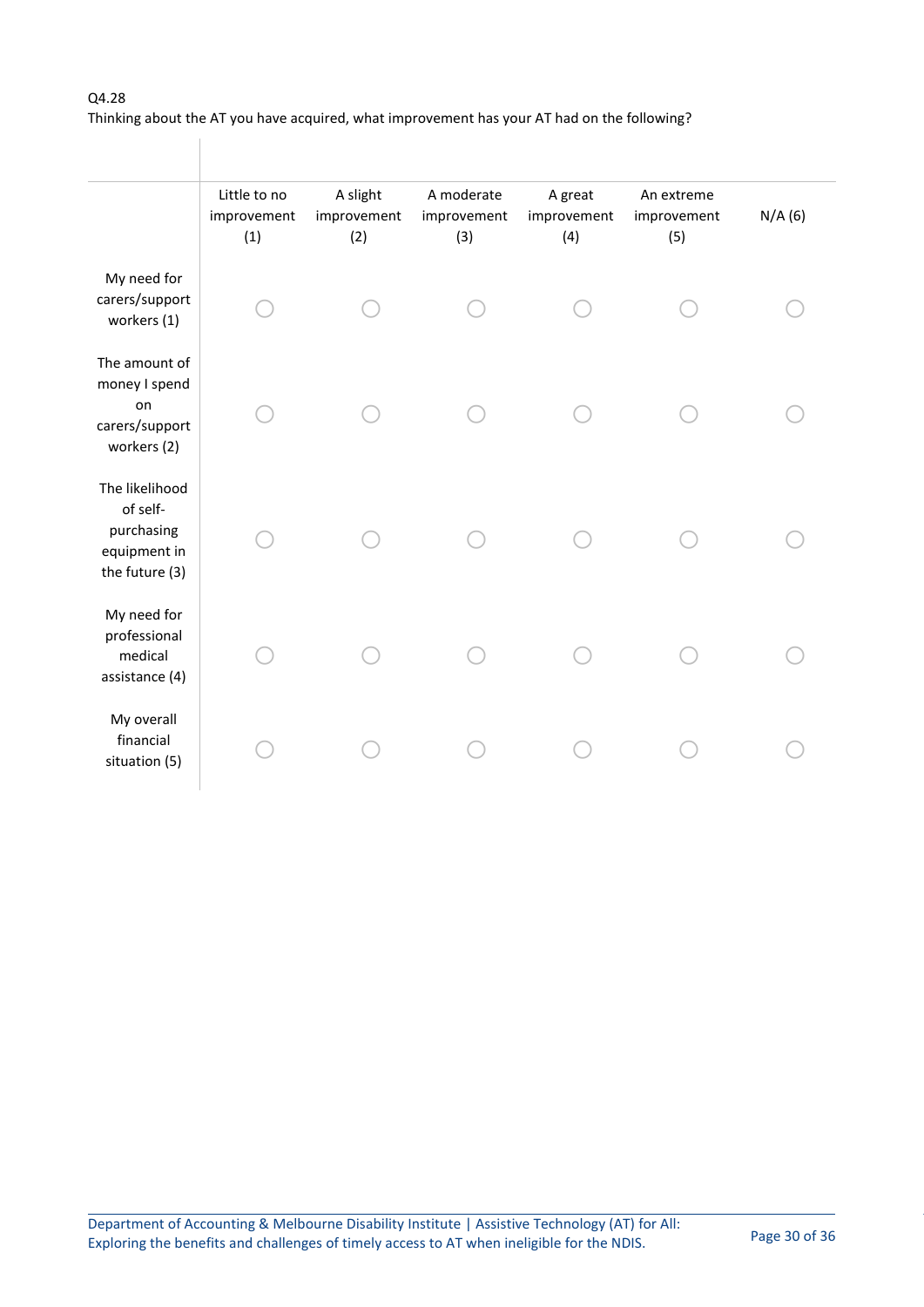|                                                                          | Little to no<br>improvement<br>(1) | A slight<br>improvement<br>(2) | A moderate<br>improvement<br>(3) | A great<br>improvement<br>(4) | An extreme<br>improvement<br>(5) | N/A(6) |  |
|--------------------------------------------------------------------------|------------------------------------|--------------------------------|----------------------------------|-------------------------------|----------------------------------|--------|--|
| My<br>relationships<br>with family<br>(1)                                |                                    |                                |                                  |                               |                                  |        |  |
| My<br>relationships<br>with friends<br>(2)                               |                                    |                                |                                  |                               |                                  |        |  |
| My general<br>mental<br>wellbeing (3)                                    |                                    |                                |                                  |                               |                                  |        |  |
| My ability to<br>engage in<br>community<br>activities (4)                |                                    |                                |                                  |                               |                                  |        |  |
| My ability to<br>engage in<br>social<br>gatherings<br>with others<br>(5) |                                    |                                |                                  |                               |                                  |        |  |

Q4.30 Thinking about the AT you have acquired, what improvement has your AT had on the following?

#### Q4.32

Do you receive assistance from a paid support worker(s) (e.g., aged care worker, disability support worker etc.)?

 $\bigcirc$  Yes (1)

 $\bigcirc$  No (2)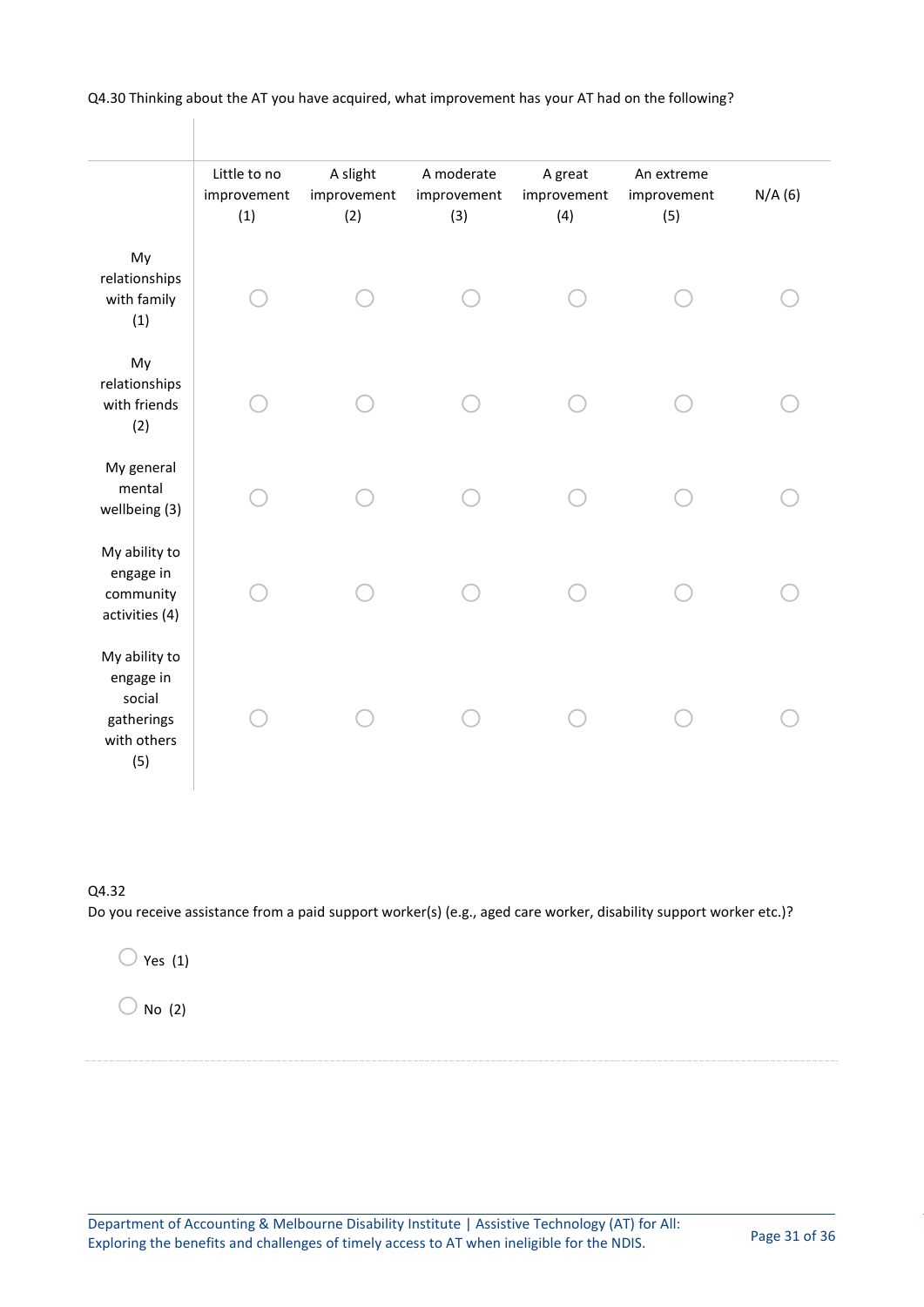Q4.33

The next two questions are about the support worker who works with you the most (your primary paid assistance worker)

List three words or phrases that describe how the support you receive from your primary worker impacts your life?

| Impact 2 $(5)$ _______ |  |
|------------------------|--|
| Impact $3(6)$          |  |

Q4.34 List three words or phrases that describe how the impact of the support you receive from your primary worker changed or is expected to change with AT?

| Change in Impact 1 (1) ______ |
|-------------------------------|
| Change in impact 2 (2)        |
| Change in impact 3 (3)        |

\_\_\_\_\_\_\_\_\_\_\_\_\_\_\_\_\_\_\_\_\_\_\_\_\_\_\_\_\_\_\_\_\_\_\_\_\_\_\_\_\_\_\_\_\_\_\_\_\_\_\_\_\_\_\_\_\_\_\_\_\_\_\_\_

Q2.1 Please enter your age (as a whole number)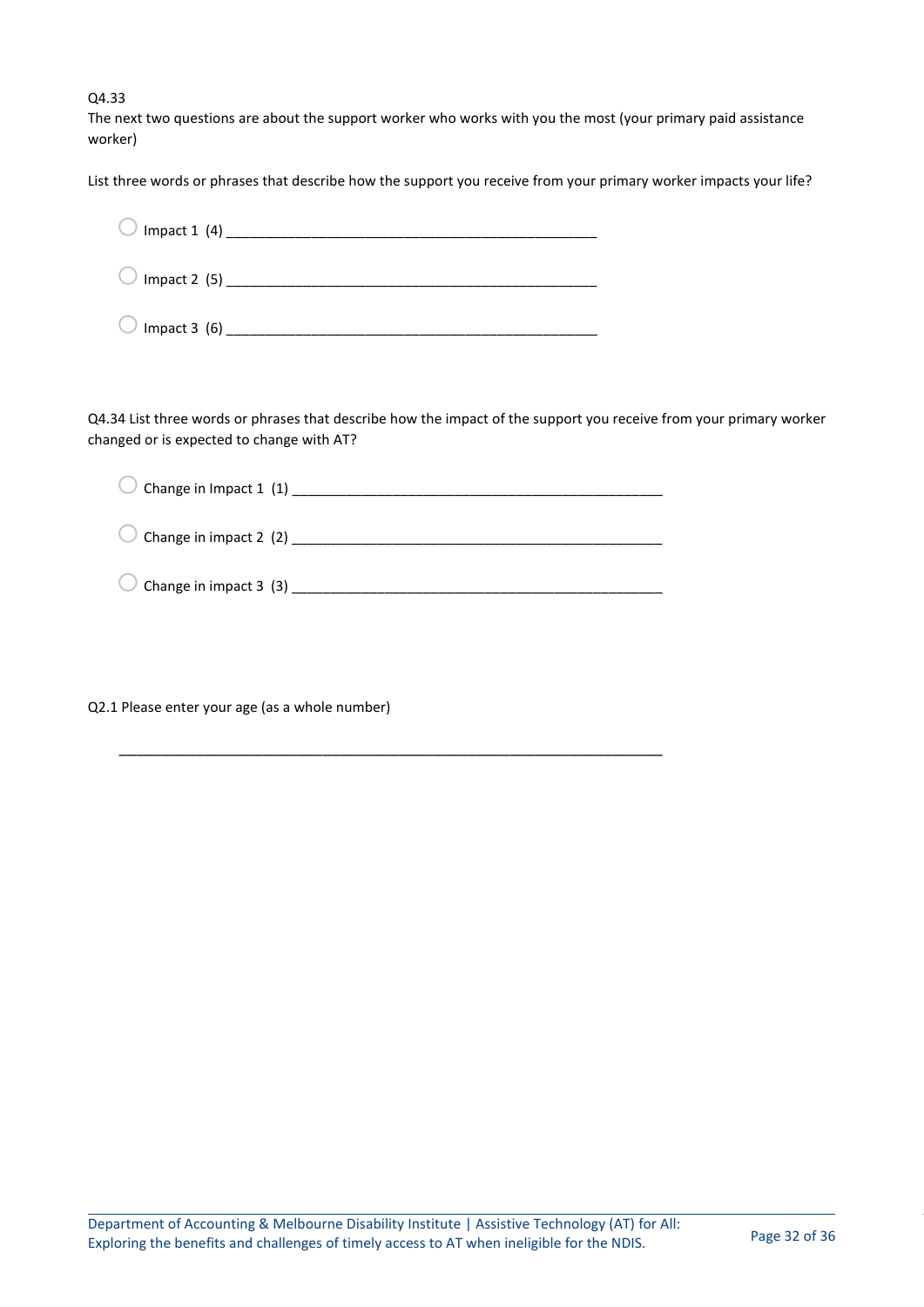Q2.2 What state/territory do you currently live in?

 $\bigcirc$  ACT (1)

 $\bigcirc$  New South Wales (2)

- $\bigcirc$  Northern Territory (3)
- Queensland (4)
- $\bigcirc$  South Australia (5)
- $\supset$  Tasmania (6)
- $\sqrt{v}$  Victoria (7)
- $\bigcirc$  Western Australia (8)

Q2.3 Which option best reflects your current employment status?

- $\bigcirc$  Full-time employed (1)
- $\bigcirc$  Part-time employed (2)
- $\bigcirc$  Casual employed (3)
- $\bigcirc$  Self-employed (4)
- $\overline{O}$  Not employed, but seeking employment (5)
- $\overline{O}$  Not employed, and not seeking employment (6)

#### Q2.4 Which option best reflects your current living status?

- $\bigcirc$  Living independently (1)
- $\bigcirc$  Living with family (2)
- $\bigcirc$  Living in a residential facility (3)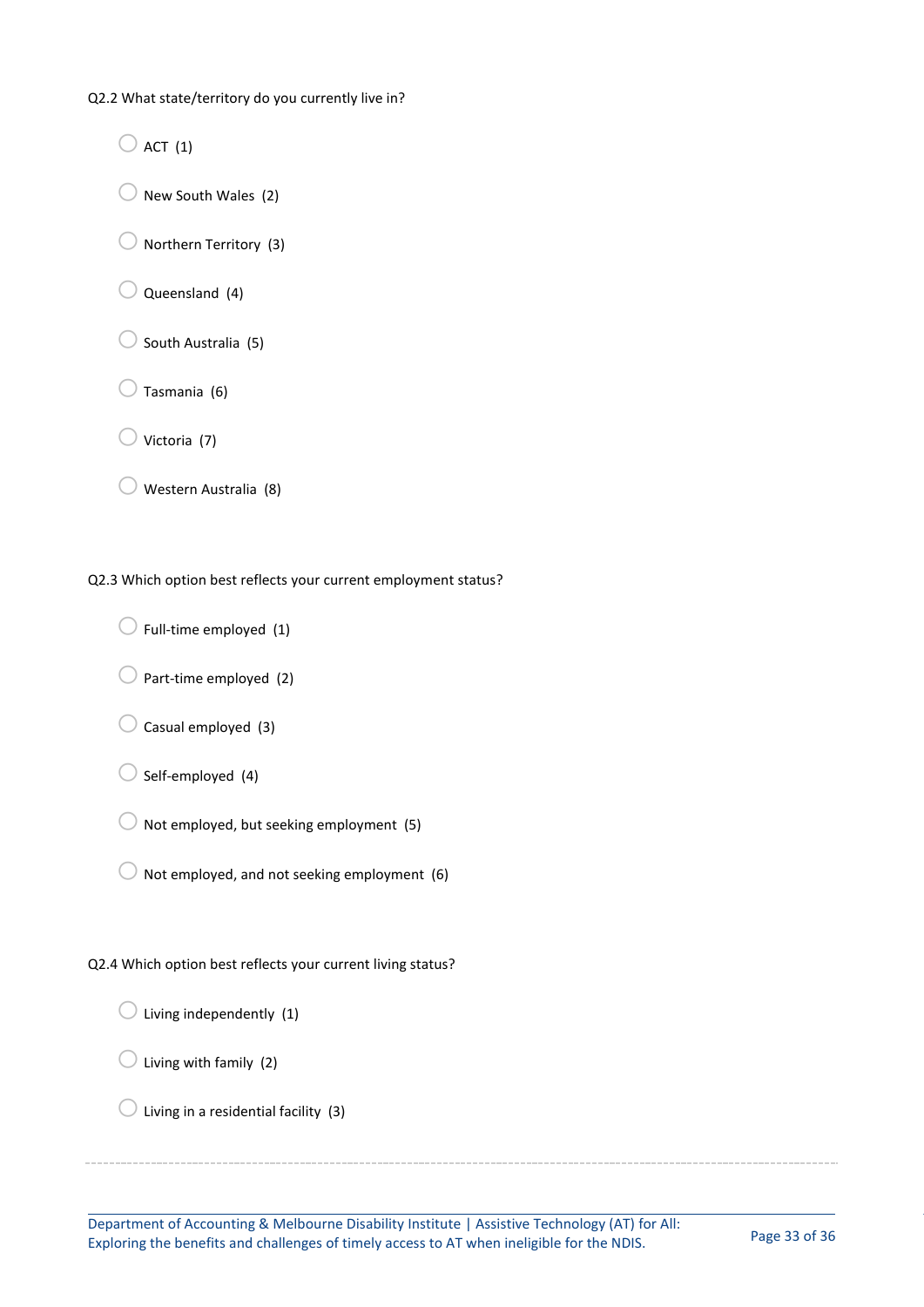Q2.5 What is your primary language?

Q2.6 What cultural group or ethnicity do you most identify with?

\_\_\_\_\_\_\_\_\_\_\_\_\_\_\_\_\_\_\_\_\_\_\_\_\_\_\_\_\_\_\_\_\_\_\_\_\_\_\_\_\_\_\_\_\_\_\_\_\_\_\_\_\_\_\_\_\_\_\_\_\_\_\_\_

\_\_\_\_\_\_\_\_\_\_\_\_\_\_\_\_\_\_\_\_\_\_\_\_\_\_\_\_\_\_\_\_\_\_\_\_\_\_\_\_\_\_\_\_\_\_\_\_\_\_\_\_\_\_\_\_\_\_\_\_\_\_\_\_

\_\_\_\_\_\_\_\_\_\_\_\_\_\_\_\_\_\_\_\_\_\_\_\_\_\_\_\_\_\_\_\_\_\_\_\_\_\_\_\_\_\_\_\_\_\_\_\_\_\_\_\_\_\_\_\_\_\_\_\_\_\_\_\_

Q2.7 What gender or gender group do you most identify with?

Q49 Thank you for completing this survey.

Please confirm below and click through to the next screen to confirm you would like your responses to be collected by the research team.

You are able to withdraw your participation, and any data you have already provided will not be used by the researchers. Please note to maintain your anonymity you will not be able to withdraw your participation after submitting your responses by confirming below and clicking through to the next screen.

 $\bigcirc$  Yes, I confirm I would like my responses to be collected for this survey (1)

 $\bigcirc$  No, I would like to withdraw my participation (2)

Q2.8 Thank you for your participation in this study. Your responses will help us to understand the benefits of gaining access to, and reducing wait times for AT.

If participating in this project has caused you distress or discomfort, there is help available: 1800RESPECT can provide you with support, information and referral to assist in supporting people with disability. You can contact them on 1800 727 732 or through online chat. https://www.1800respect.org.au/ BeyondBlueprovides information and support to help everyone in Australia achieve their best possible mental health, whatever their age and wherever they live. There is specific support available for people with disability. Call 1300 22 4636 or visit

https://www.beyondblue.org.au/ SANE Help Centre provides counselling, support, information and referrals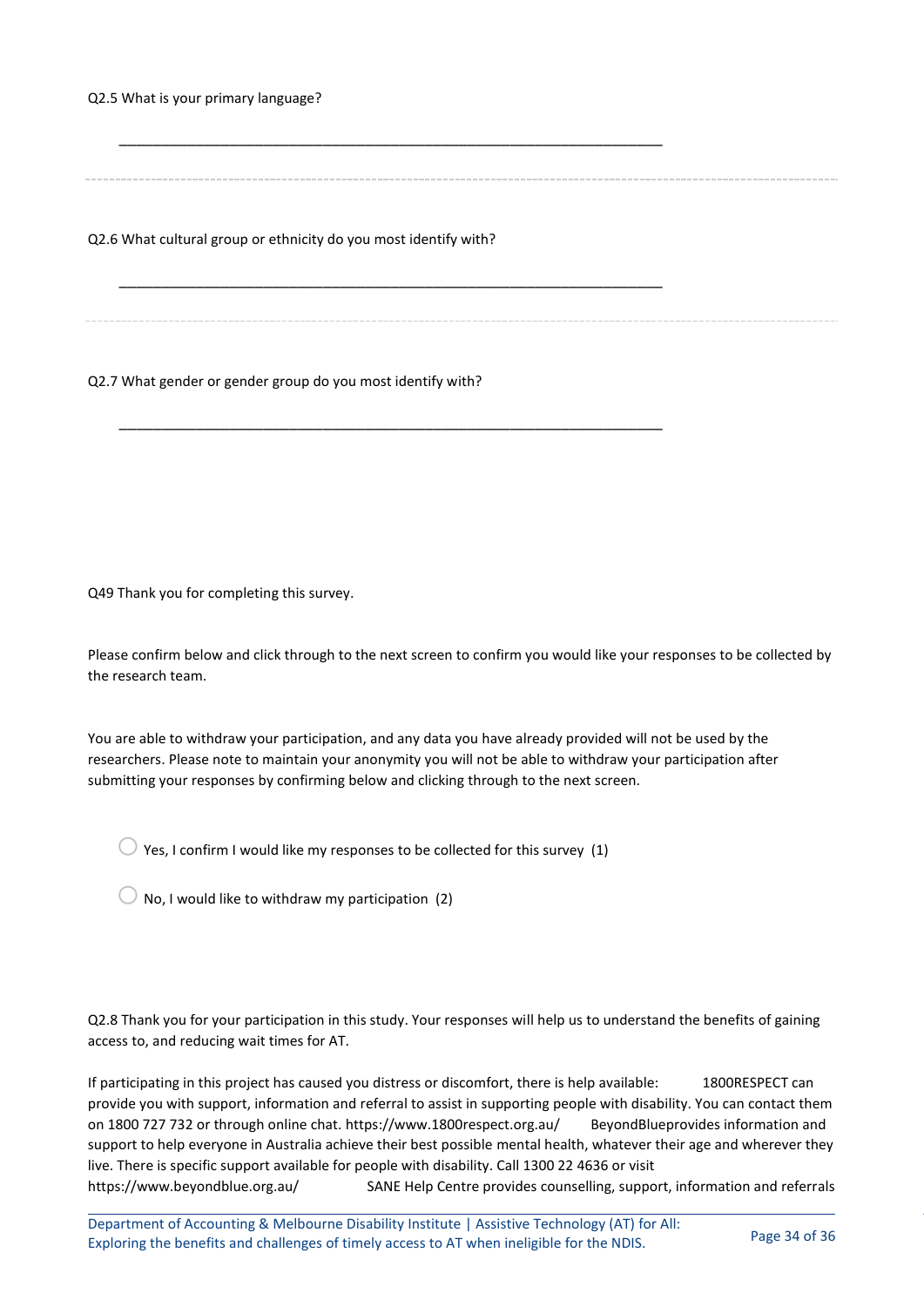to adults who identify as having a complex mental health issue, complex trauma or high levels of psychological distress. 1800 18 7263 or https://www.sane.org/